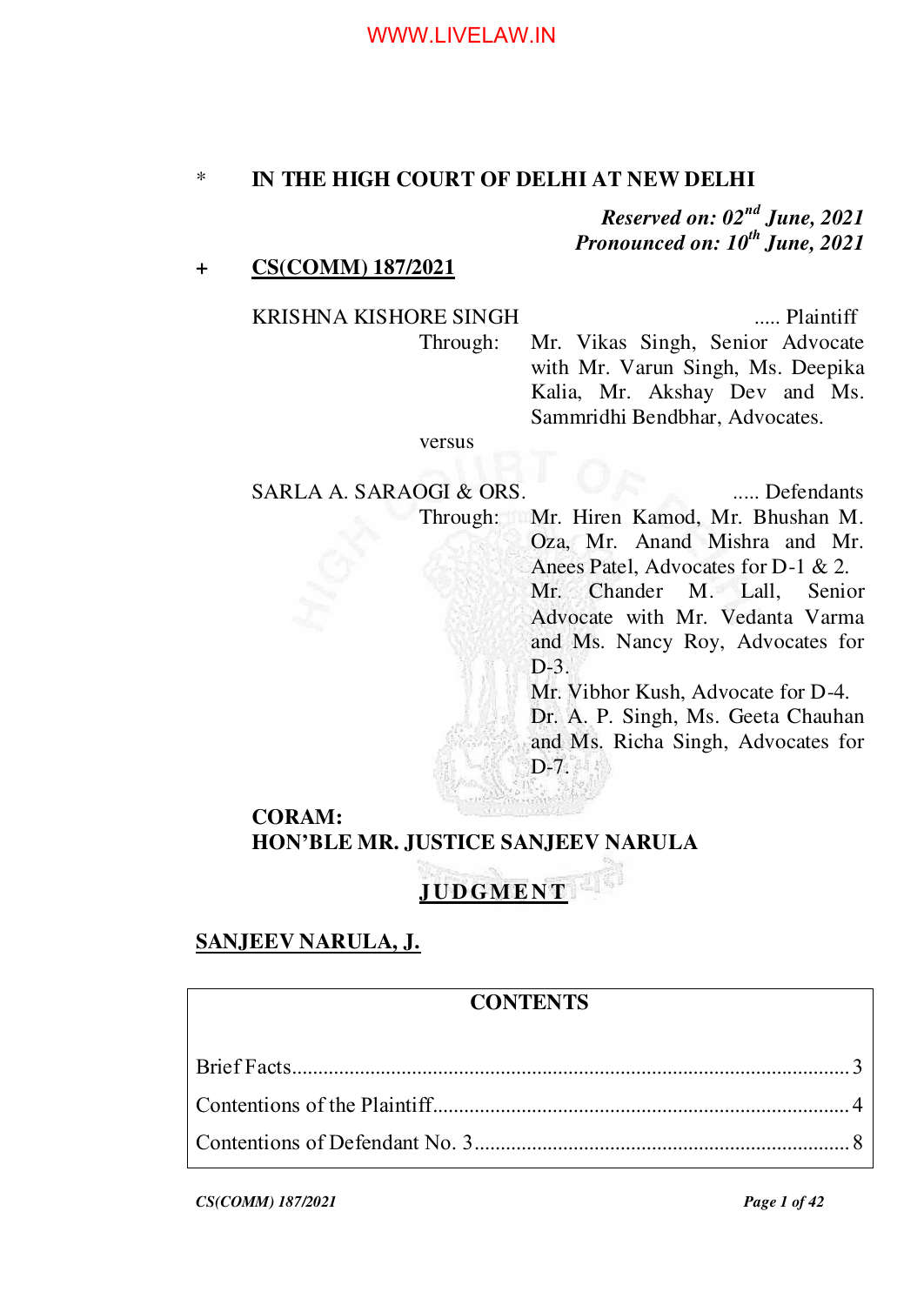| A.                                                                  |  |
|---------------------------------------------------------------------|--|
|                                                                     |  |
|                                                                     |  |
|                                                                     |  |
| Plaintiff's Right to Privacy versus Defendants' Right to Freedom of |  |
|                                                                     |  |
|                                                                     |  |
|                                                                     |  |

# **I.A. 5697/2021 (***u/Order XXXIX Rule 1 and 2 R/W Section 151 of the Code of Civil Procedure, 1908***)**

1. By way of this application, the Plaintiff – who is the father of late actor Sh. Sushant Singh Rajput [*hereinafter referred to as* '*SSR*'] – seeks ad-interim *ex-parte* injunction against the named and unnamed Defendants from using his son's name, caricature, lifestyle or likeness in forthcoming films and other ventures, contending that any such publication, production, or depiction would be an infringement of personality rights, right to privacy which includes right to publicity, cannot be undertaken without the prior approval of his legal heir; and a violation of right of fair trial – under Article 21 of the Constitution of India.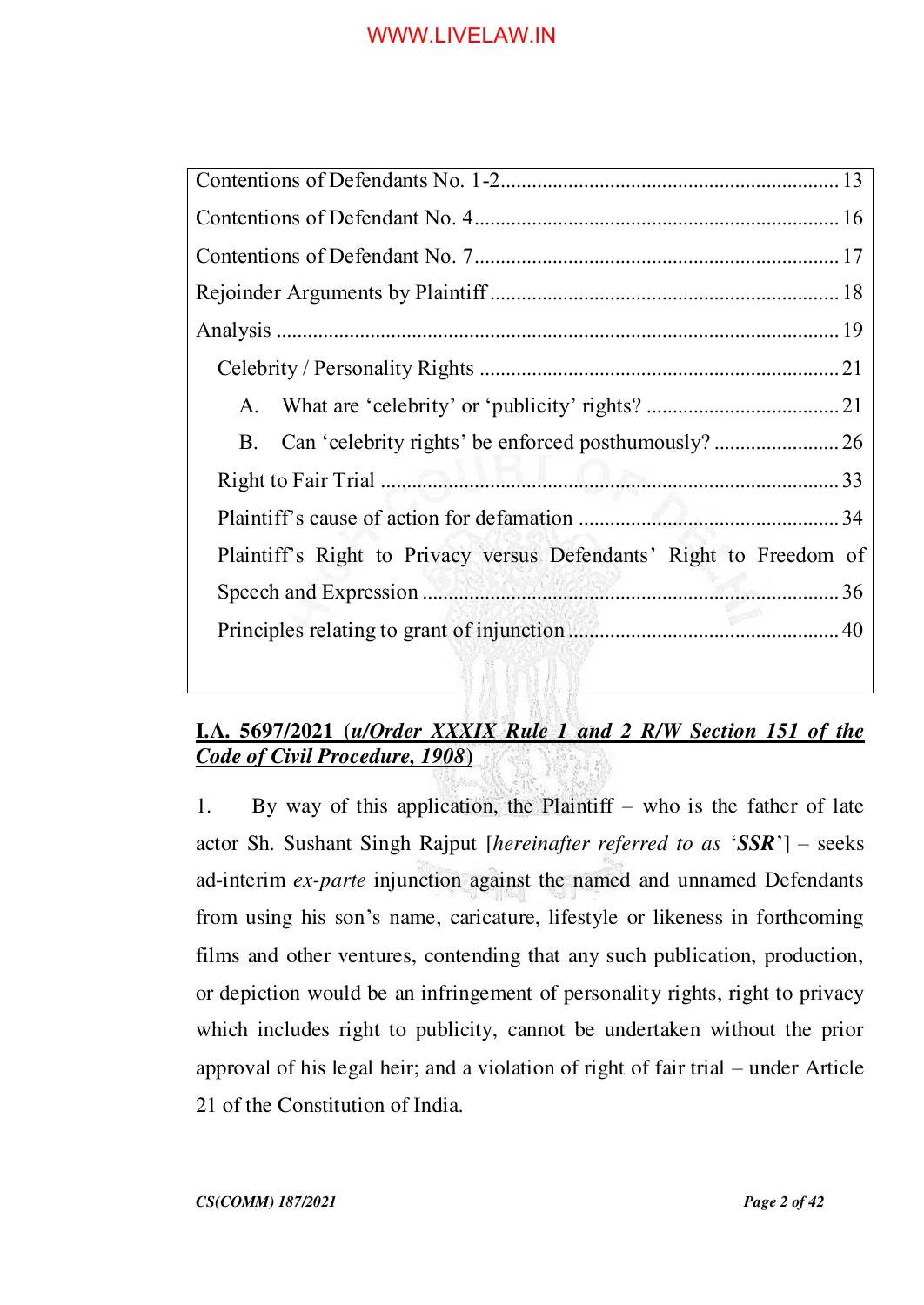## <span id="page-2-0"></span>**BRIEF FACTS**

2. The Plaintiff asserts to be the Category-I of Class-II legal heir of SSR and absolute legal heir under Section 16 of Hindu Succession Act, 1956, entitled to bring the present suit for protecting the reputation, privacy and rights of his deceased son. SSR was a renowned actor from the entertainment industry, who worked in several blockbuster movies and television series, bagged multiple awards, and had attained the status of a public figure and celebrity. He passed away under suspicious circumstances on  $14<sup>th</sup>$  June, 2020. The Plaintiff lodged an FIR on account of his unnatural death. The matter is being investigated by the CBI, and there is no conclusive report submitted as yet. As SSR commanded a huge fan-following, people of the country were deeply moved by his unfortunate and untimely demise, and it attracted widespread news coverage on electronic, social, and print media. The Plaintiff believes that the Defendants are trying to exploit this media frenzy and public curiosity surrounding SSR's life and the circumstances surrounding his death, for their commercial gain.

3. In September, 2020, the Plaintiff's counsel had made a widely circulated statement that no movie(s), book(s) or series based on the Plaintiff's son should be made without obtaining the prior consent of his family. Despite that, without approaching the family, Defendants No. 1 to 4 are making a movie which is a self-proclaimed "tribute to Sushant Singh Rajput", titled '*Nyay: The Justice*' slated to be released on 11<sup>th</sup> June, 2021 [produced by Defendant No. 1 (Sarla A Saraogi) and Defendant No. 2 (Rahul Sharma), directed by Defendant No. 3 (Dilip Gulati), and outlined by Defendant No. 4 (Ashok Saraogi)]. It is pointed out that Ashok Saraogi is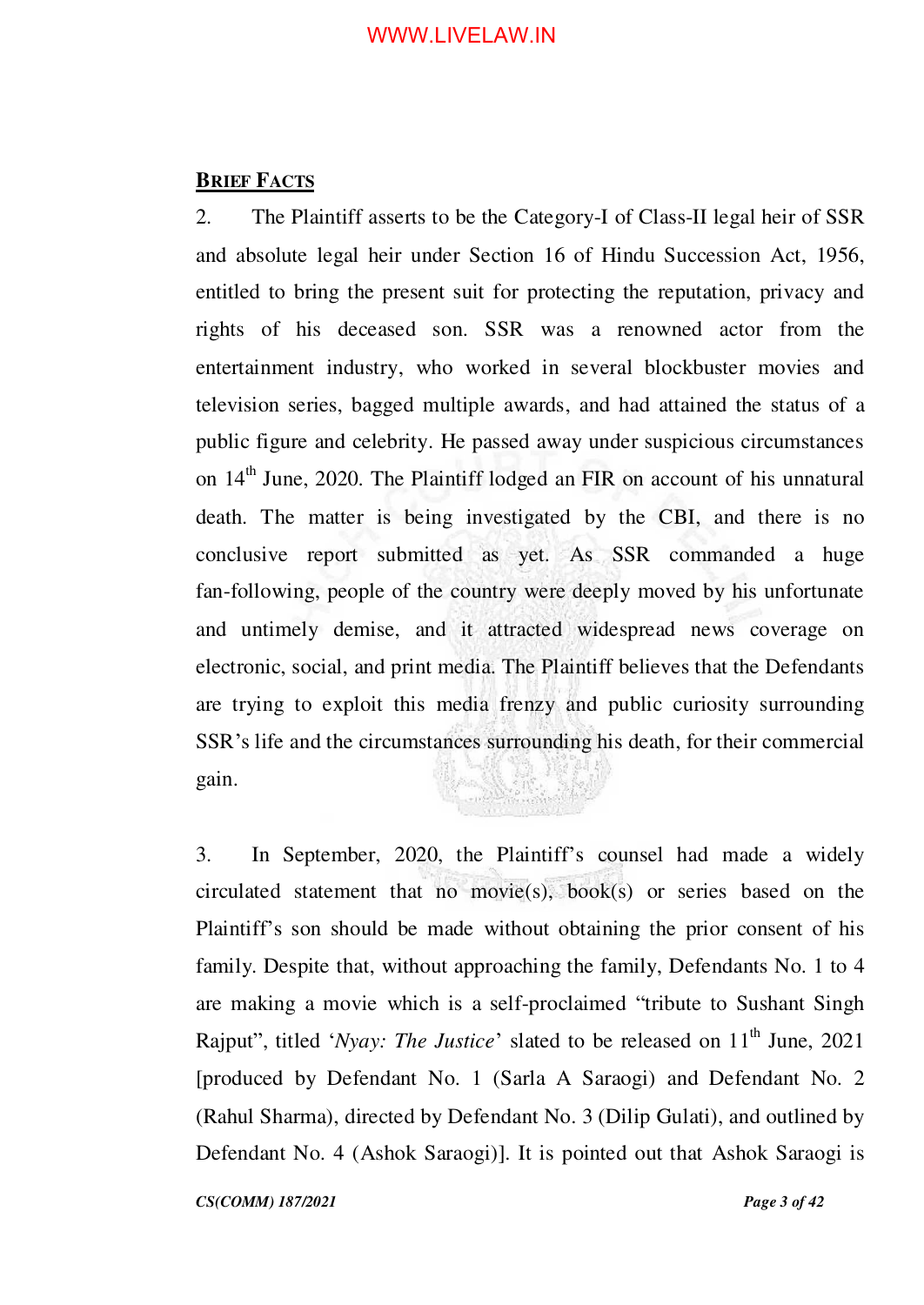the lawyer of one Ms. Shruti Modi, who was the former manager of the Plaintiff's son, and is being investigated as one of the accused persons in the CBI case. Similarly, Defendant No. 5 & 6 (M/S VSG Binge and Vijay Shekhar Gupta) are making a movie titled '*Suicide or Murder: A star was lost*', Defendants No. 7 (Sanoj Mishra) is making a movie titled '*Shashank*' and Defendant No. 8 (Nikhil Anand) is making a crowd-funded movie which as yet is untitled. Defendant No. 9 is a John Doe / Ashok Kumar impleadment of unknown person(s), against whom a relief of the same nature is sought, by way of a pre-emptive measure. In this background, Plaintiff has filed the present suit seeking enforcement of John Doe orders against known Defendants No. 1 to 8, and other unknown Defendants, on the ground that their actions are violative of the right to publicity, the right to privacy and the right to free and fair trial.

## <span id="page-3-0"></span>**CONTENTIONS OF THE PLAINTIFF**

4. During the course of argument, Mr. Vikas Singh, learned Senior Counsel for the Plaintiff, made the following submissions:

## *4.1. VIOLATION OF CELEBRITY RIGHTS / THE RIGHT TO PUBLICITY*

(i) Celebrity rights have been acknowledged for the benefit of those who have worked hard to be known as distinguished personalities. It gives them the right to publicity, which allows them to control the commercial use of their identity and entitles them to the money that arises from their fame. Such celebrity rights are assignable and licensable for commercial benefits. They also offer posthumous protection to the legal heirs of the celebrities, and cannot be used by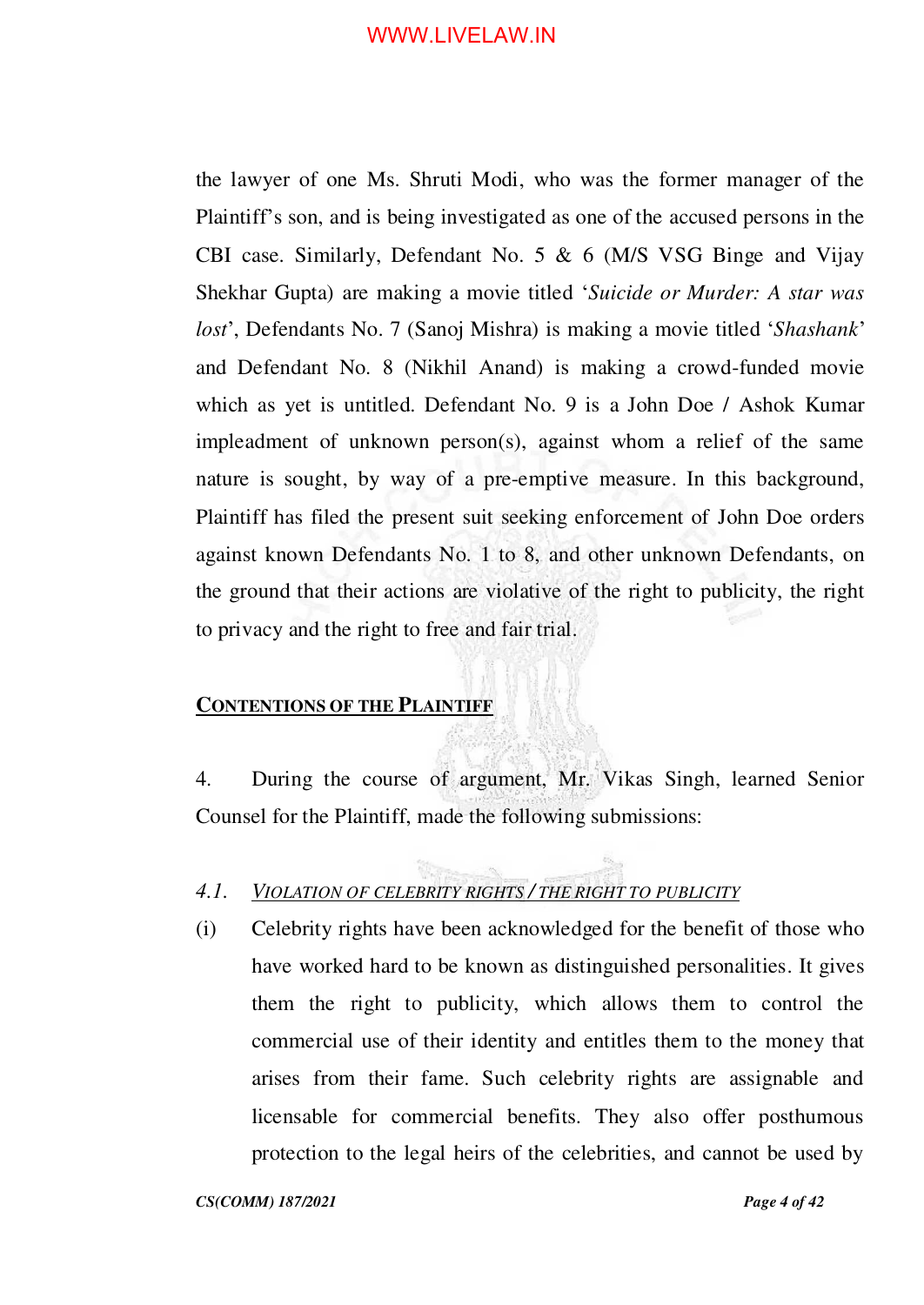third parties for commercial advantage without the consent of their legal heir. In the present case, the public perception of the Plaintiff's son is of tremendous value. After their death, the public at large cannot be permitted to make windfall gain through commercially exploiting the persona of the deceased.

- (ii) There is no strict proof required for identifiability of a 'celebrity'. It should be enough if there is a resemblance of name, likeness, or reputation of a celebrity. In this regard, reliance is placed upon *Titan Industries Ltd. v. M/s. Ramkumar Jewellers*, 1 and *Mr. Shivaji Rao*  Gaikwad v. M/s. Varsha Productions.<sup>2</sup> It is an undisputed position that the Plaintiff's son was a celebrity. It is also admitted by the Defendants that the Plaintiff is the only legal heir. Further, the documents placed on record show that Defendants are looking to make a movie which is inspired by the life of Plaintiff's son.
- (iii) The law in this regard is well-settled and courts have, in the past, granted injunctive relief prior to release of a movie on this ground, in the cases of *Shivaji Rao (supra)* and in *Kirtibhai Raval & Ors v. Raghuram Jaisukhram Chandrani*. 3 In the latter case, the Gujarat High Court upheld that the right to publicity of a celebrity is transferred to their direct descendant after their death. It was also pointed out that this right has been upheld in the United States of America in *Martin Luther King Jr. Center for Social Change, Inc. v.*

<sup>1</sup> 2012 SCC OnLine Del 2382.

<sup>2</sup> 2015 SCC OnLine Mad 158.

 $3$  Appeal from Order No. 262 of 2007, dated 20<sup>th</sup> January, 2010 by the Gujarat High Court.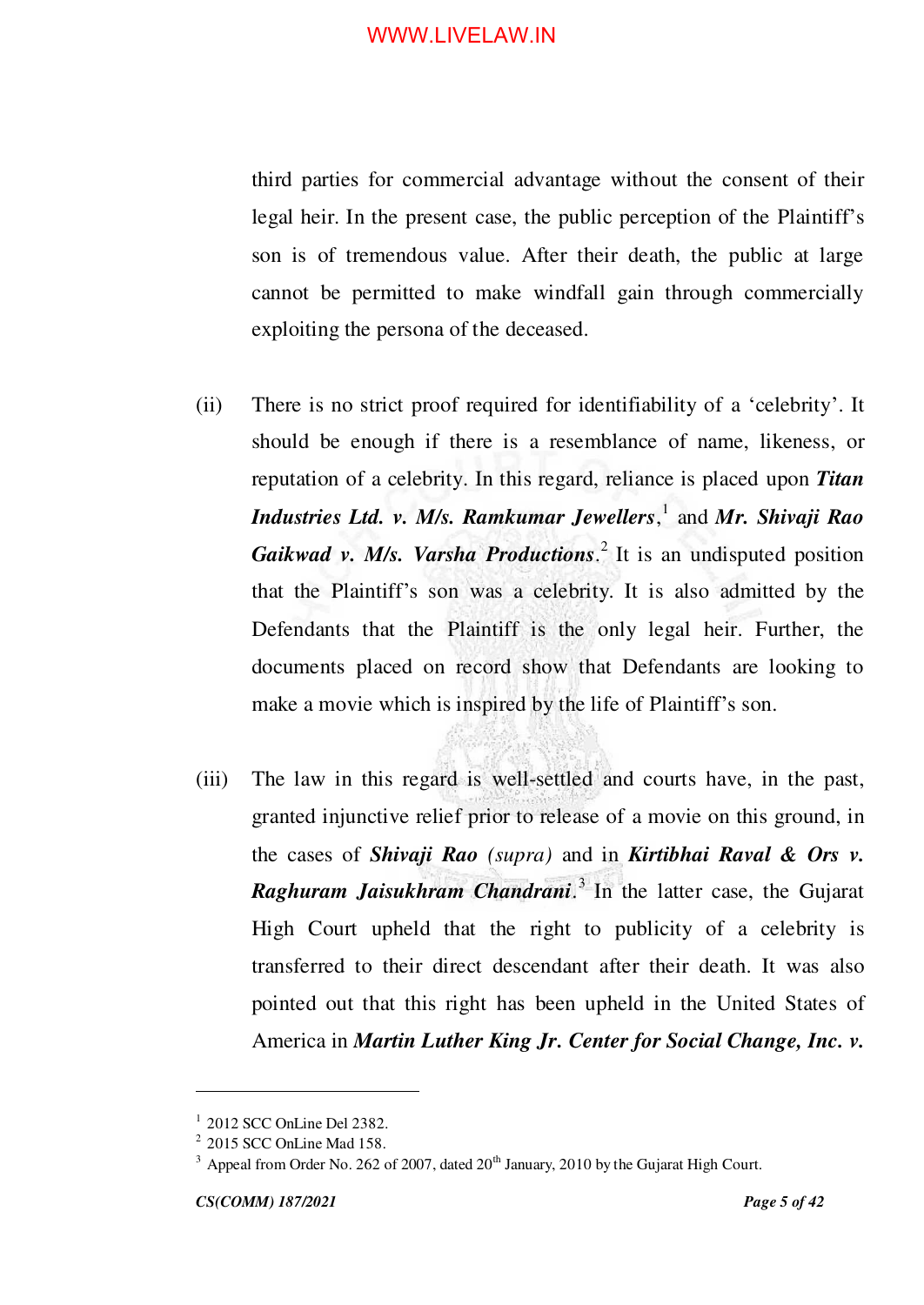*American Heritage Products, Inc*, <sup>4</sup> *Martin Luther King v. Am. Heritage Prod*,<sup>5</sup> *Price v. Hal Roach Studios Inc*,<sup>6</sup> and *Reeves v. United Artists*. 7

#### *4.2. VIOLATION OF THE RIGHT TO PRIVACY*

- (i) Right to life under Article 21 of the Constitution of India includes the right to privacy, of not just ones' own but of one's family as well. It is the case of the Plaintiff that any depiction of his own or his son's life is violative of the Plaintiff's right to privacy. Any depiction of Plaintiff's son's life or his own life is directly violating right to privacy. The only exception to right to privacy is if the information is mentioned in public record documents, recorded in the manner specifically prescribed under the Public Records Act, 1993 [*hereinafter referred to as the* '*Public Records Act*'] and the Indian Evidence Act, 1872 [*hereinafter referred to as the* '*Evidence Act*']. However, no such public records exist in the present case. In this regard, reliance is placed on *Kirtibhai* (*supra*) and *R. Rajgopal v. State of T.N. & Ors*. 8
- (ii) The right to privacy of the late actor and his family have already been recognized and enforced by a Division Bench of the Bombay High Court.<sup>9</sup> Therein, the misreporting and titillating media coverage of the

<sup>&</sup>lt;sup>4</sup> Decided on 28 October 1982 by the Supreme Court of Georgia, 296 S. E. 2d 697.

 $5$  Decided on 3 January 1983 by the United States Court of Appeals, Eleventh Circuit, 694 F. 2d 674 (11<sup>th</sup>) Circuit 1983).

 $<sup>6</sup>$  (71 Civ 413)</sup>

<sup>7</sup> 572 F. Supp. 1231 (N.D. Ohio 1983).

<sup>8</sup> (1994) 6 SCC 632.

<sup>9</sup> *Nilesh Navalakha and Ors. v. UOI*, 2021 SCC OnLine Bom 56.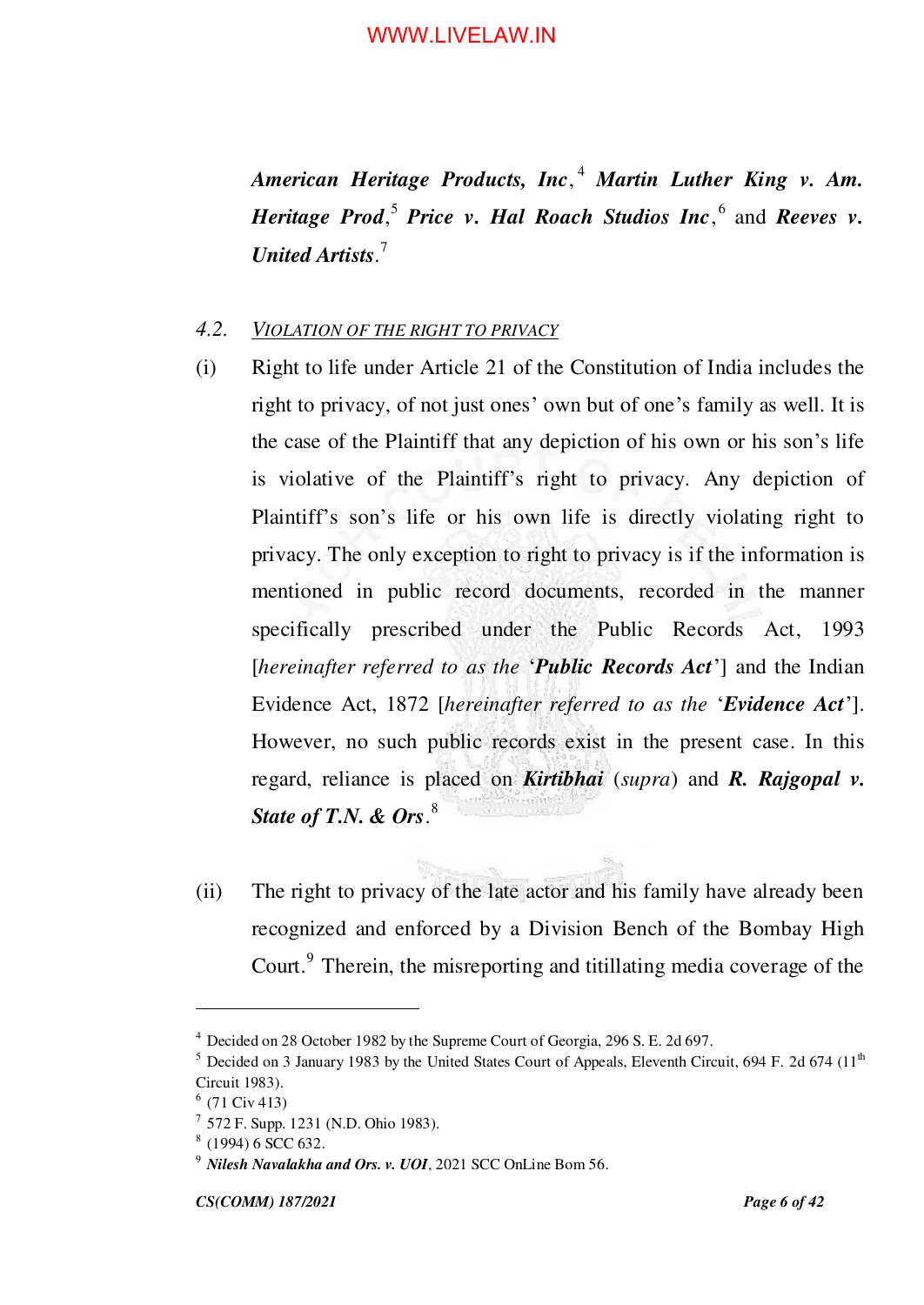incident had led to the filing of a batch of Public Interest Litigations [*hereinafter referred to as 'PIL'*] in the Bombay High Court, seeking action against news broadcasters that were conducting parallel media trial, on the ground of it being an overreach of the right to freedom of expression under Article 19(1)(a) of the Constitution of India, as well as an impediment on right of fair trial. The Court, therein, directed the media to exercise restraint and refrain from publishing news, debates or interviews which would intrude on the privacy of the deceased or cause prejudice to an ongoing inquiry or investigation.

## *4.3. VIOLATION OF THE RIGHT TO FREE AND FAIR TRIAL*

- (i) As a CBI investigation into the demise of the Plaintiff's son is presently underway, the fictitious portrayal of the circumstances surrounding his death will prejudice the case of the Plaintiff. In this regard, reliance is placed upon *AV Bellaramin and Ors. v. V. Santhakumaran Nair*. 10
- (ii) Ashok Saraogi (Defendant No. 4) has been quoted in the media as saying that, "*Since I was involved in this case, … definitely I know the internal things … so I had to take the lead and I asked my wife to produce this film*". He goes on to say that his movie will give fresh information in the case, and "*It's like pushing the investigative agencies to move further on the basis of the hints given by us.*" This amounts to blatantly interfering with the process of justice and creating prejudice in the minds of the public.

 $10$  2015 4 L.W. 443.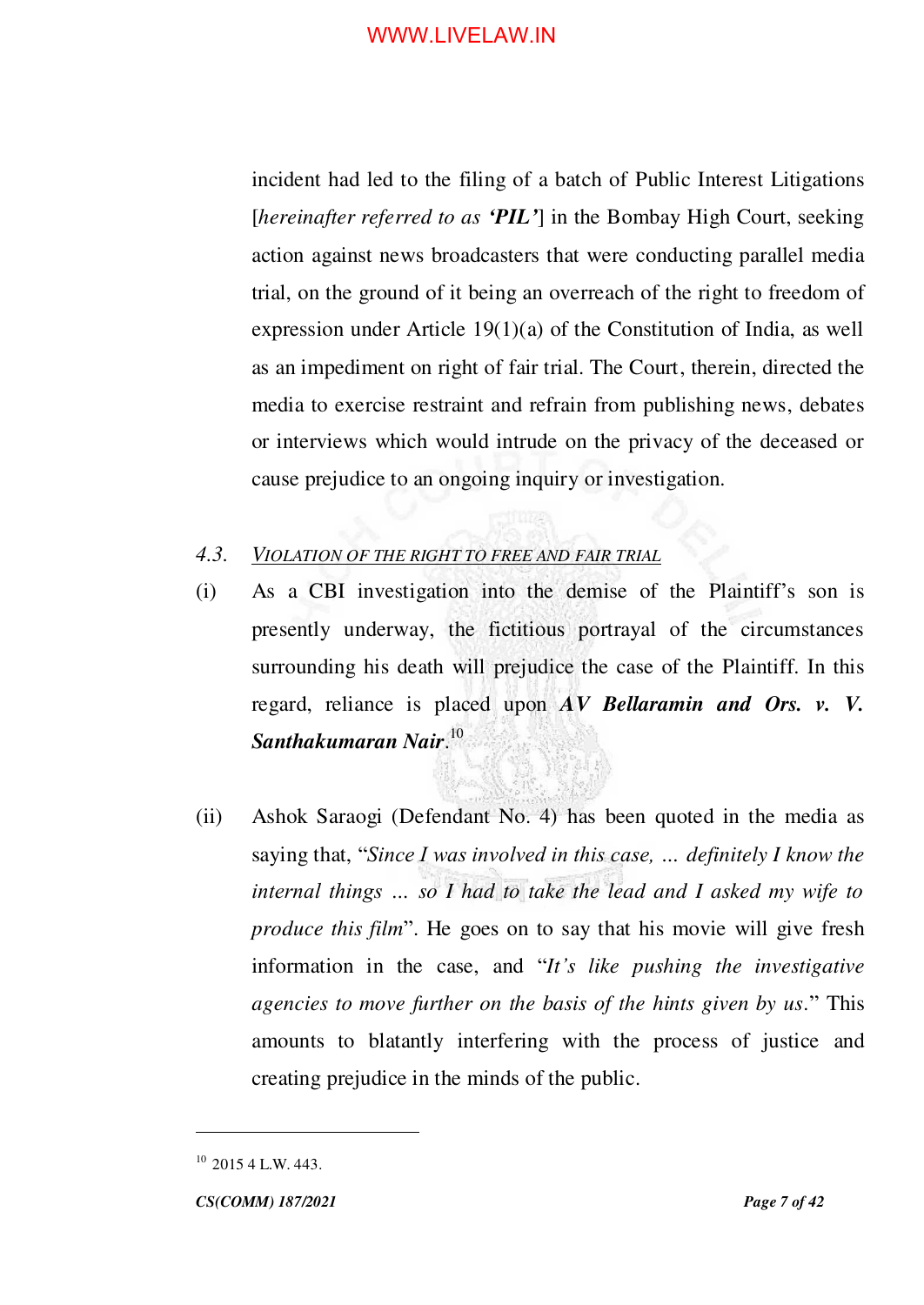(iii) The right to fair trial trumps the right to free speech. In this regard, reliance is placed on the decision of the Bombay High Court in *Nilesh Navalakha* (*supra*) that was rendered in a Public Interest Litigation, stemming from the present facts.

## <span id="page-7-0"></span>**CONTENTIONS OF DEFENDANT NO. 3**

5. Mr. Chander M. Lall, learned Senior Counsel for Defendant No. 3, controverted the arguments of the Plaintiff on the following grounds:

## *5.1. NO VIOLATION OF CELEBRITY RIGHTS / THE RIGHT TO PUBLICITY*

- (i) While accepting the celebrity status of the Plaintiff's deceased son, Mr. Lall stated that the right of a celebrity is infringed only in case they are identifiable as a part of an artistic work. He denies the use of the deceased's name, image, caricature or style of delivering dialogues in Defendant No. 3's film.
- (ii) Section 306 of the Indian Succession Act, 1925 clearly enlists certain rights that cease to exist after the demise of a person. The cause of action of defamation as defined in the Indian Penal Code, 1860, shall cease to exist upon the demise of a celebrity. Reliance is placed on *A. Balakrishnan v. R. Kanagavel Kamaraj and Anr*. 11
- (iii) Public persons, thus, are different from a private citizen. Celebrities or

 $11$  1999 CTC 247.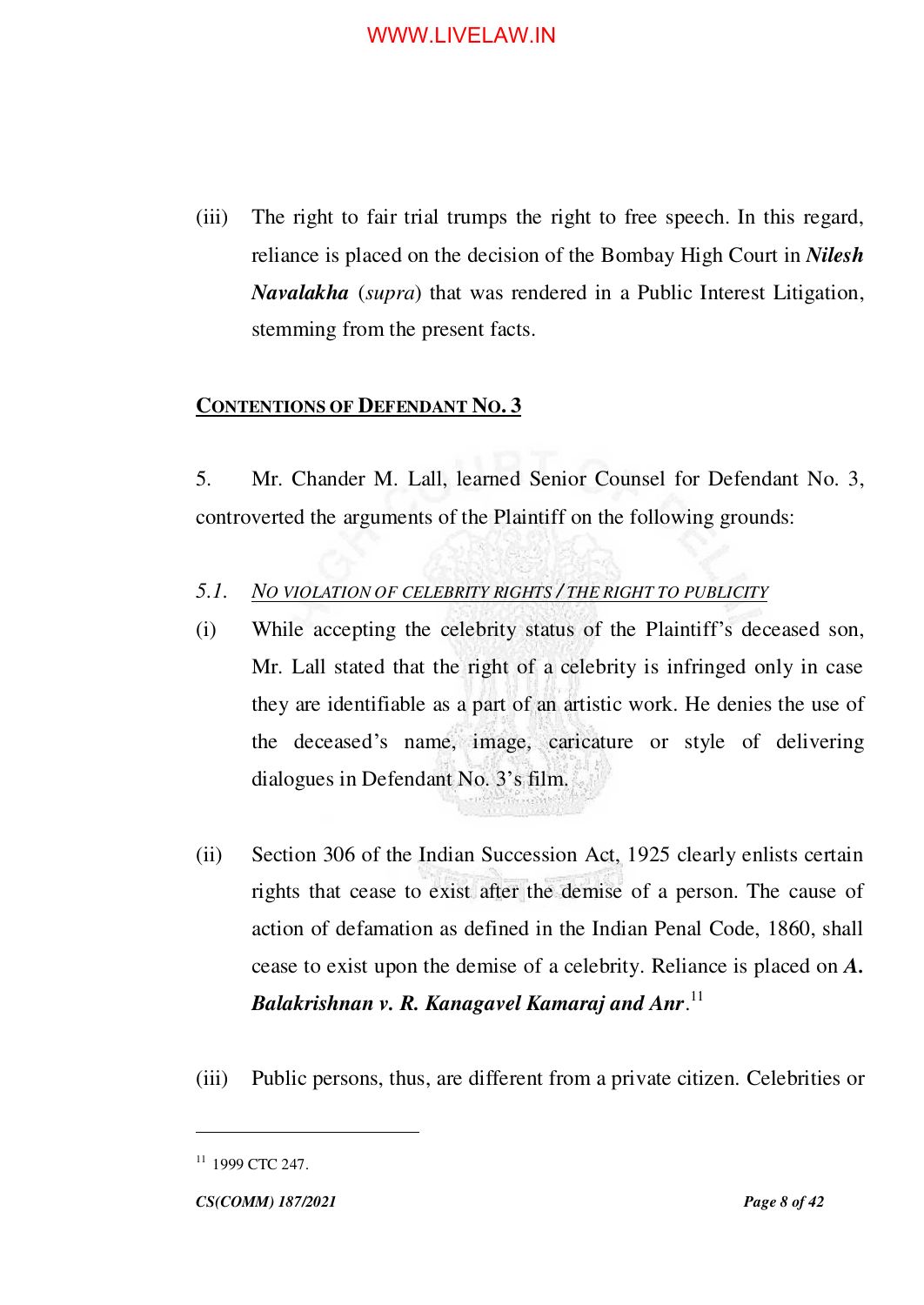public figures must not be too thin-skinned in respect of reference made upon them. Their shoulders should be broad enough to shrug off the comments made upon them. The persons in public life and public gaze have to have a thick-skin when they are exposed to comments and criticisms, including in respect of their private life. Thus, the right of privacy, the protection of which would be available to private citizens would not be the same for public figures who cannot brush their private life under the carpet.

## *5.2. NO VIOLATION OF THE RIGHT TO PRIVACY*

- (i) There is plethora of material available in the public domain on the life and death of the Plaintiff's son. The life of the deceased has thus, already become public, which has also been admitted by the Plaintiff. He also states that, as the mysterious demise of the deceased and the consequent investigation has already been discussed extensively in the news. Hence, there can be no question of privacy over that which is already in the public realm. Reliance is placed on *Ram Gopal Verma v. Amrutha Perumalla*. 12
- (ii) Plaintiff has not raised any objections against author or publishers of widely available news coverage which is already available in the public domain. He is thus estopped from claiming violation of the right to privacy, since the Defendants are only fictionalizing such information available in the public domain into a movie inspired by such events. Reference is made towards *Khushwant Singh v. Maneka*

<sup>&</sup>lt;sup>12</sup> MANU/TL/0352/2020.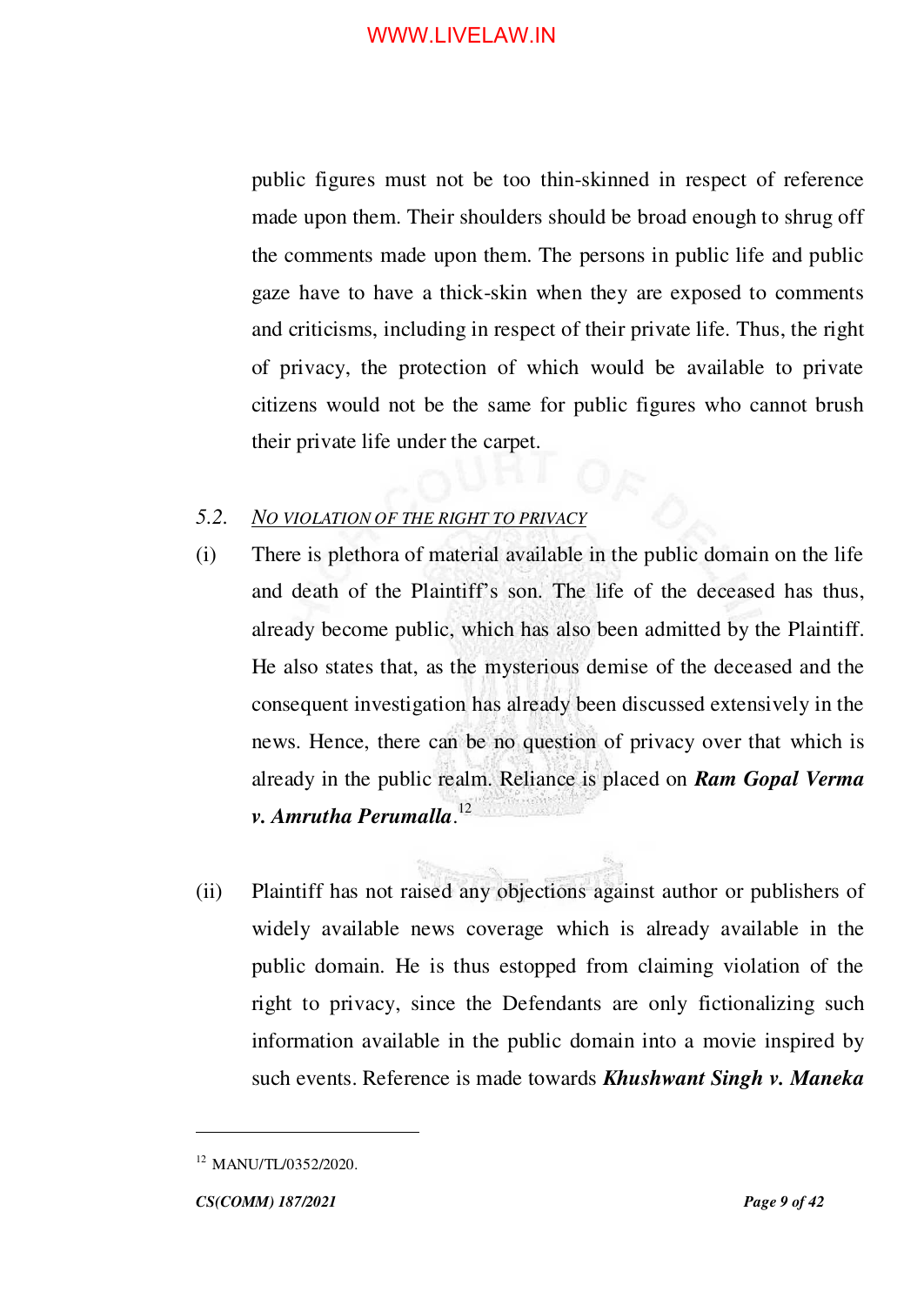*Gandhi*,<sup>13</sup> to assert that the celebrity who uses publicity for their own cause cannot restrict another's freedom of speech on their public persona.

(iii) Moreover, the right to privacy of a celebrity extinguishes upon his demise. Such a right lives and dies with the deceased, and thus the Plaintiff cannot attempt to exercise a right which has ceased to exist a year ago. In this regard, reliance is placed on *Justice K. S. Puttaswamy v. Union of India*, <sup>14</sup> and *Managing Director, Makka Tholai Thodarpu Ltd. v. Mrs. V. Muthulakshmi*, <sup>15</sup> and *Deepa Jayakumar v. AL Vijay*. 16

## *5.3. VIOLATION OF FREEDOM OF SPEECH AND EXPRESSION*

- (i) The Plaintiff, under the guise of the present interim application, seeks to assert a gag order on all movies, web-series, books, interviews or other material may be published about the deceased, which is in violation of the freedoms granted under Article 19(1)(a) of the Constitution of India.
- (ii) The film is neither a biopic nor a biography of the Plaintiff's son, it is not even based on or concerned with his life, but instead is a fictional rendition with creative dramatization of true events generally surrounding the lives of film or TV celebrities who have reportedly passed away due to unnatural causes, details whereof are widely

<sup>13</sup> AIR 2002 Delhi 58.

 $14$  (2017) 10 SCC 1.

<sup>&</sup>lt;sup>15</sup> 2007(6) MLJ 1152.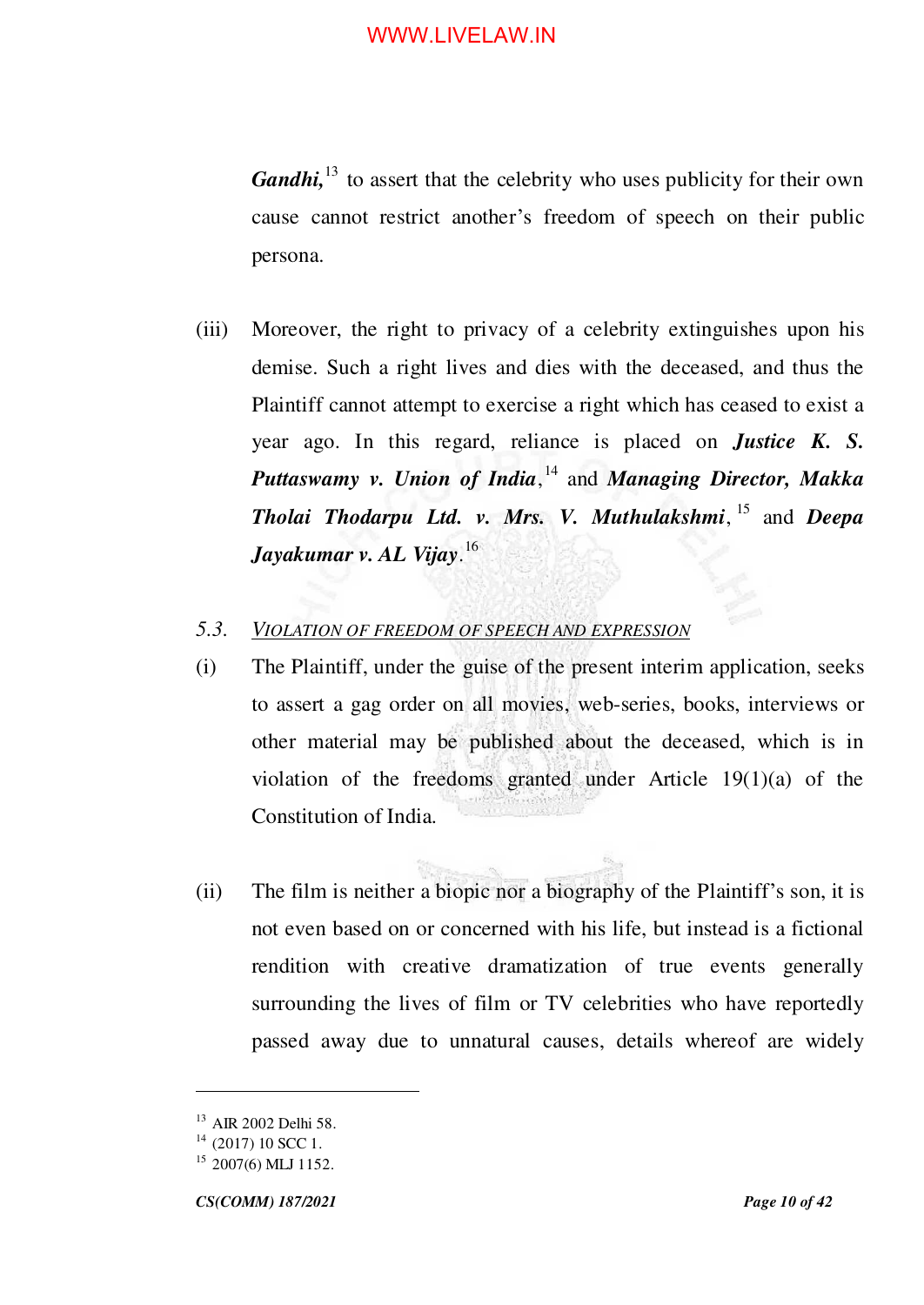available in the public domain made with creative liberties.

- (iii) The film carries a disclaimer which denounces any resemblance to a real person. Once the disclaimer is included at the beginning of the cinematograph film, any apprehension that it is a biopic of any character, is put to rest. Reliance is placed on *Deepa Jayakumar* (*supra*), *Ram Gopal Verma* (*supra*)*, Vadlapatla Naga* (*supra*)*, Dr. Reddy's Laboratories Limited v. Eros International Media Ltd*., 17 Sahara One Media v. Sampat Pal,<sup>18</sup> and *Ravi Mallesh Bohra v. State of Maharashtra.* 19
- (iv) There is no obligation on these Defendants to take prior consent from Plaintiff. The Defendants' rights under Article 19 are not restricted on the premise that film makers must only portray one particular version of facts or only make fictional depictions. Defendants are entitled to allude to incidents which have taken place and to present a version of those incidents which, according to them, represent a balanced portrayal of social reality. Moreover, the restrictions provided in Article 19(2) of the Constitution are not applicable in the present case.
- (v) The rights of the Defendants under Article 19(1)(a) have to be balanced against the right to privacy of the Plaintiff under Article 21, and the court is to consider this aspect at the stage of the claim of damages, rather than a preventive action for injunction against the

गरपानेल समि

<sup>&</sup>lt;sup>16</sup> MANU/TN/3107/2021.

<sup>&</sup>lt;sup>17</sup> Decision dated  $23<sup>rd</sup>$  March 2021 in CS (COMM) 126/2021 of the Delhi High Court.

<sup>&</sup>lt;sup>18</sup> Decision dated  $06<sup>th</sup>$  March 2014 in FAO(OS) 125/2014 of the Delhi High Court.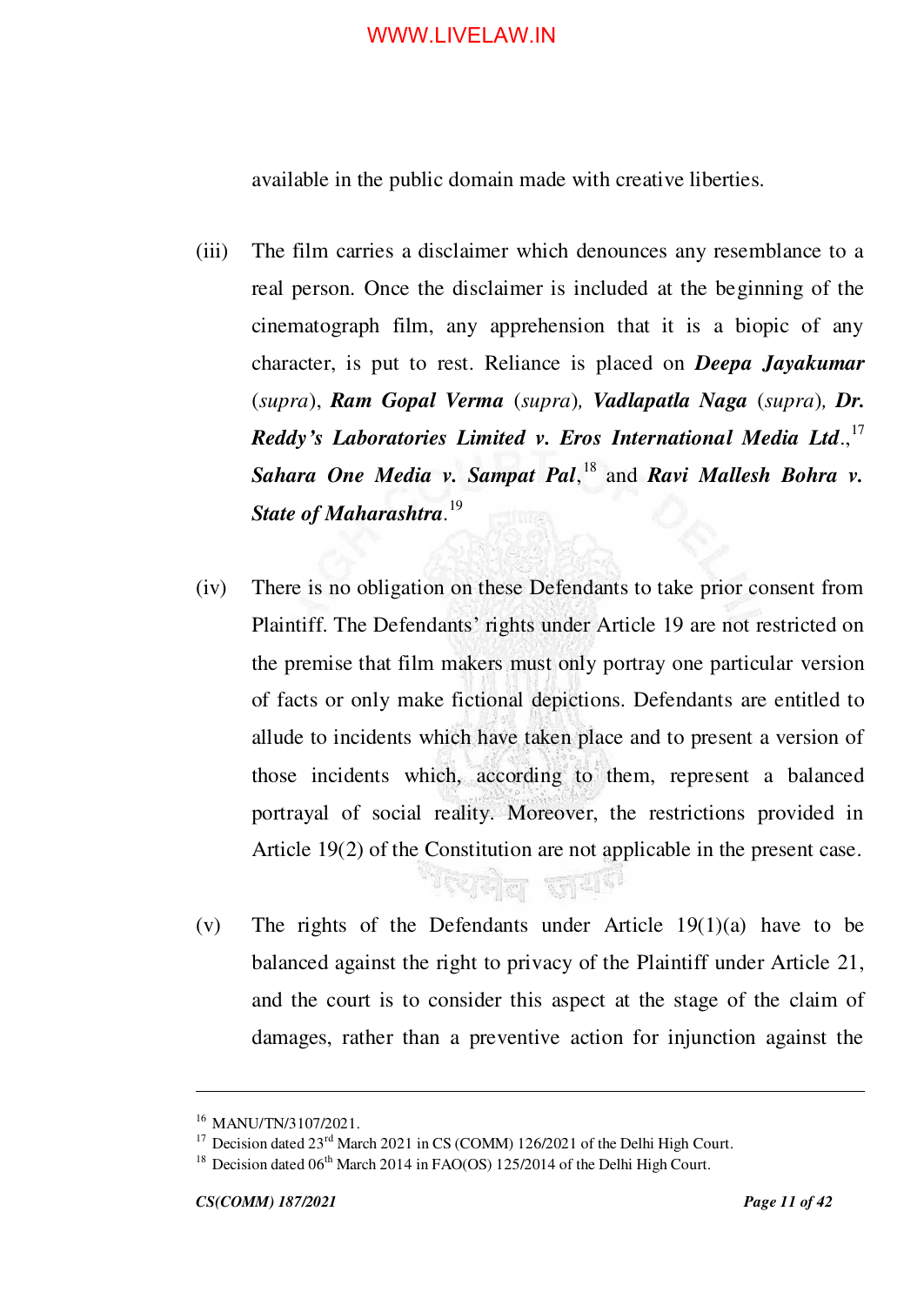publication. A public figure is expected to be more thick-skinned than the common man, as their right to privacy is weakened or diluted by the public's right to know, whereby their life becomes a part of public discourse. Reliance placed in this regard on *Khushwant Singh (supra)* and *DM Entertainment v. Baby Gift House*. 20

#### *5.4. NO VIOLATION OF RIGHT TO FAIR TRAIL*

- (i) The allegation of violation of right to fair trial is entirely misconceived, as the Plaintiff is not under trial in any proceedings*.*
- (ii) The investigative agencies and the judicial system do not rely on cinematographic films for the purpose of investigation or criminal trial. Even in cases where unsavoury remarks were made against living persons when inquiry was ongoing, the court has upheld the freedom of speech to make such remarks. Reliance is placed on *Adarsh Cooperative Housing Society Limited v. UOI & Ors*. <sup>21</sup> *Dr. Shashi Tharoor v. Arnab Goswami & Anr*., <sup>22</sup> and *Reliance Petrochemicals Ltd. v. Proprietor of Indian Express News Papers Bombay*. 23 <sup>ম</sup>ব্দোধীয় জা<sup>ন্ত্ৰই</sup>

#### *5.5. INJUNCTIVE RELIEF SHOULD NOT BE GRANTED*

(i) The present case is determinable by the Censor Board under the Cinematography Act, 1952, and the application is liable to be

<sup>&</sup>lt;sup>19</sup> Decision dated  $18^{th}$  March 2021 in W.P. (Stamp) No. 7743 of 21.

<sup>&</sup>lt;sup>20</sup> MANU/DE/2043/2010.

 $21$  (2018) 17 SCC 516.

<sup>22</sup> 2017 SCC OnLine Del 12049].

 $23$  [(1988) 4 SCC 592].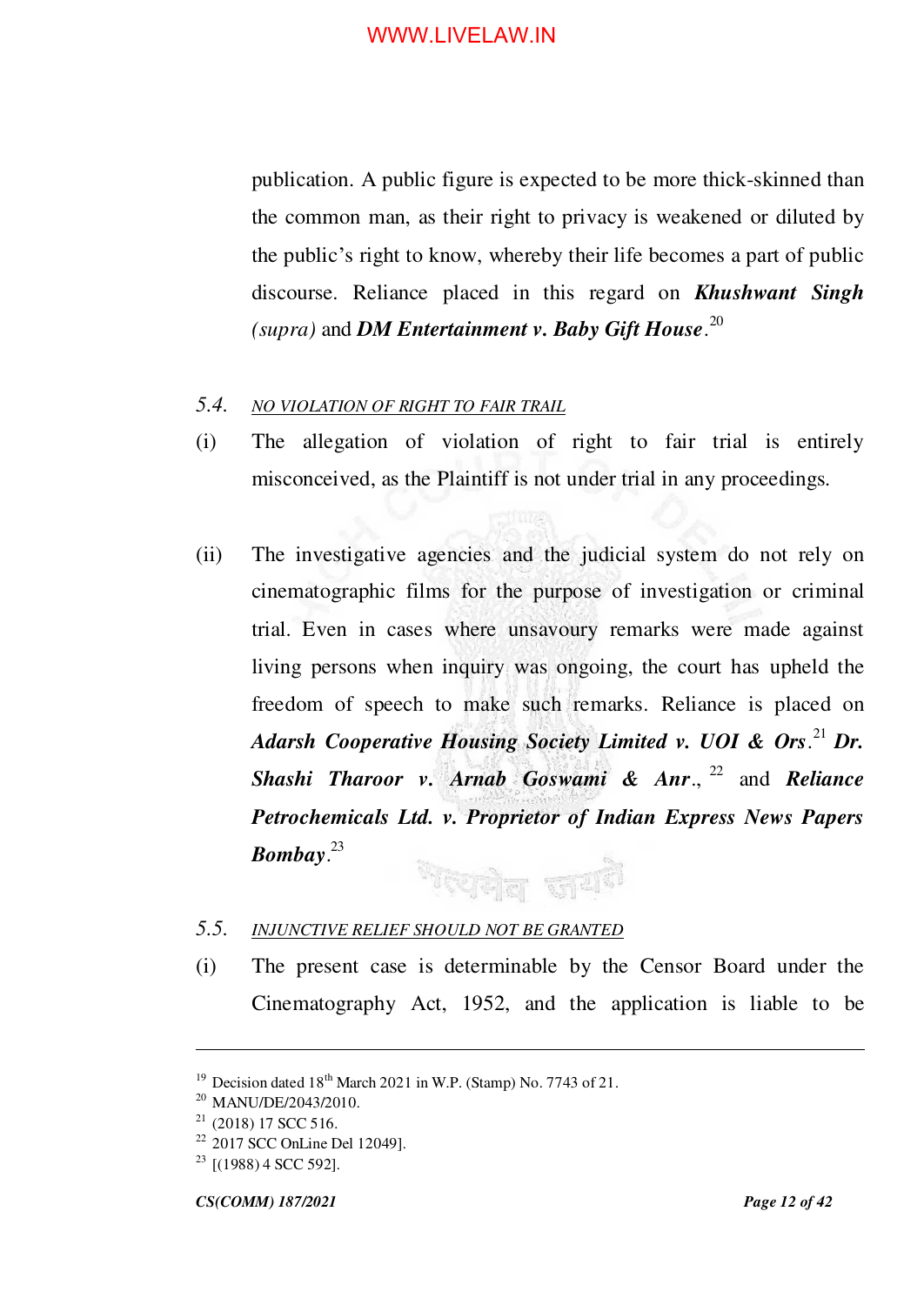dismissed on this ground alone.

- (ii) The Plaintiff was aware of the production of the film since August, 2020 and chose to wait till 2021 to seek relief, which shows delay and laches on the part of the Plaintiff in approaching this Court, at this belated stage. The Plaintiff has deliberately filed the present suit close to the release of the said film; after substantial time, money and effort have been expended on production and promotion. Thus, the balance of convenience lies entirely in favour of the Defendants. In this regard, reliance is placed upon *Dr. Reddy's Laboratories* (*supra*).
- (iii) The application as well as the entire suit is filed on the basis of assumptions and presumptions of the Plaintiff, as he has not even seen the contents of the movie. A preventive injunction based merely on speculation cannot be granted. In this regard, reliance is placed upon *Deepa Jayakumar* (*supra*)*,* and *Vadlapatla (supra)*.

## <span id="page-12-0"></span>**CONTENTIONS OF DEFENDANTS NO. 1-2**

6. Mr. Hiren Kamod, learned Counsel for Defendants No. 1 and 2, co-opts the arguments for Defendant No. 3, and presents the following additional arguments:

(i) Goodwill and reputation earned by Plaintiff's son during his lifetime cannot be inherited by Plaintiff like a movable or immovable property. Plaintiff has failed to make out the *prima facie* ingredients of passing off or misappropriation of the personality of Plaintiff's son.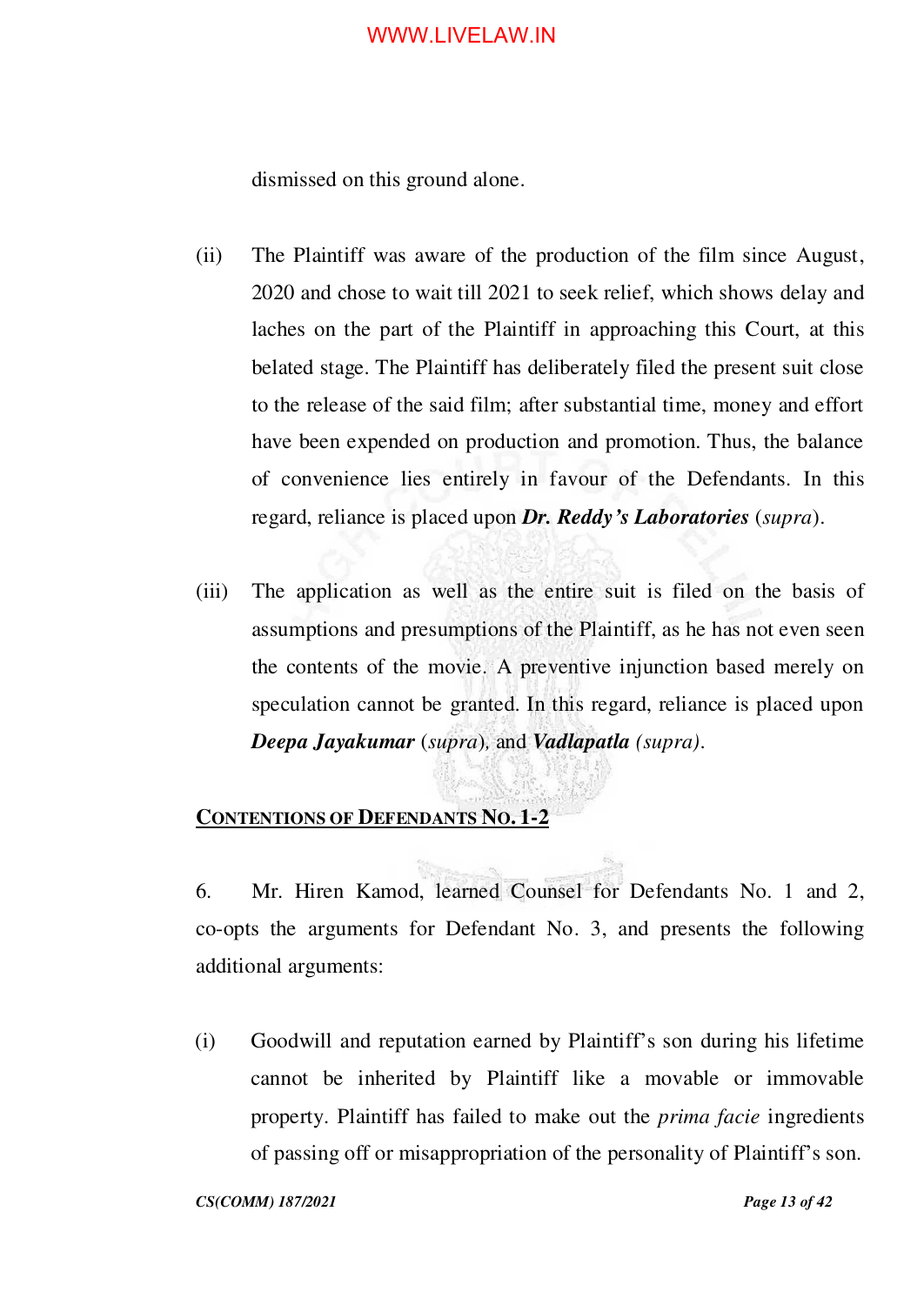- (ii) Plaintiff's cause of action for defamation of his son does not survive the death of Plaintiff's son. Reliance is placed on the *Melepurath Sankunni Ezhuthassan v. Thekittil Geopalankutty Nair*. 24
- (iii) Plaintiff has filed the present suit in respect of four distinct causes of action against four different sets of parties (barring Defendant No. 9) and as such, all those causes of action ought not have been amalgamated by way of a single suit. The causes of action do not arise from the same acts or transactions for the Plaintiff to file a composite suit. These Defendants and Defendant No. 3 are only concerned with the said film. Defendant No. 4 has been mis-joined as a Defendant.
- (iv) The balance of convenience is in favour of the Defendants. If an interim order is granted, it would be difficult to compensate these Defendants, in case the Plaintiff ultimately does not succeed in the suit, whereas, the Plaintiff can always re-apply at a later juncture for an injunction if there is a change in circumstances after the release of the said film. <sup>দ</sup>যোগল জা<sup>ত্ৰই</sup>
- (v) Bollywood is replete with films which have been inspired by true events surrounding the lives of personalities whose lives/stories have been widely reported and such publications are available in the public domain. Reliance is placed on *Deepa Jayakumar* (*supra*), *Ram Gopal Verma* (*supra*) and *Vadlapatla Naga* (*supra*).

 $^{24}$  AIR 1986 SC 411.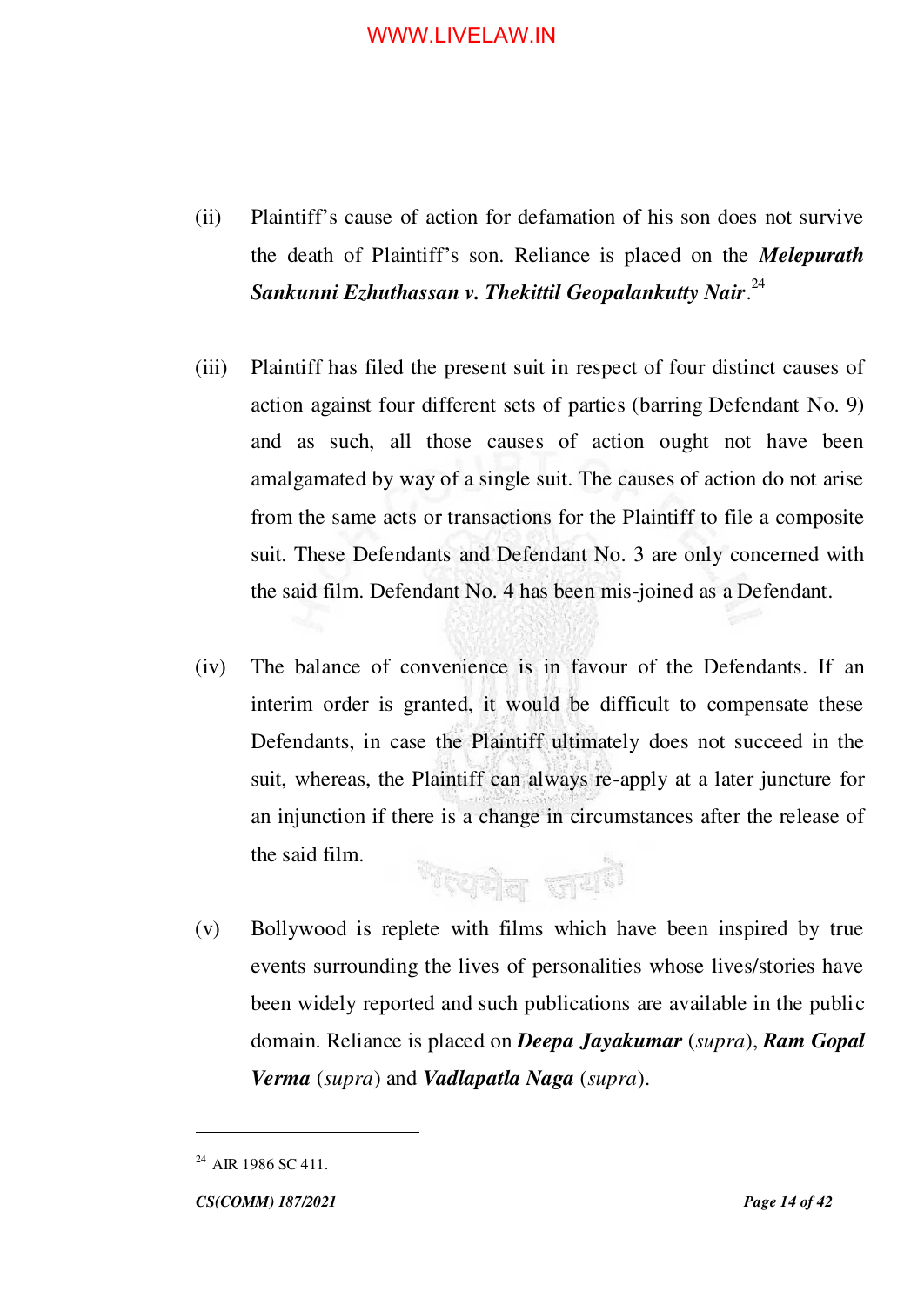- (vi) News coverage pertaining to the events surrounding the death of Plaintiff's son are already in the public domain, and the same stands admitted by the Plaintiff. Since the Plaintiff has not raised any objections against publishers of such information, the Plaintiff cannot plead violation of the right to privacy if a fictional movie inspired by such events is made, especially when such movie does not use any photos, images, caricature or name of the Plaintiff's son. The question is not of the documents being public documents, but the subject matter being in the ambit of public domain, in terms of there being prior reportage of the matter in controversy and comments on the same. It is for this reason that even under the Copyright Act, 1957, no one can claim copyright in actual facts or historical events, as anyone is entitled to make movies on events which have actually occurred.
- (vii) In India, the right to publicity is derived from the right to privacy the two are not independent of each other and cannot exist without the other. In the context of what has been held in *Puttaswamy* (*supra*), if the right to privacy extinguishes with the human being, the only necessary corollary is that right to publicity would also extinguish and would not survive after the death of the person.
- (viii) Defendants are not selling celebrity merchandise such as t-shirts, toys, etc. with the image, caricature, signature etc. of the Plaintiff's son, or which seeks to evoke the Plaintiff's son's persona or likeness. The question of these Defendants endorsing the Plaintiff's persona, let alone false endorsement, does not arise.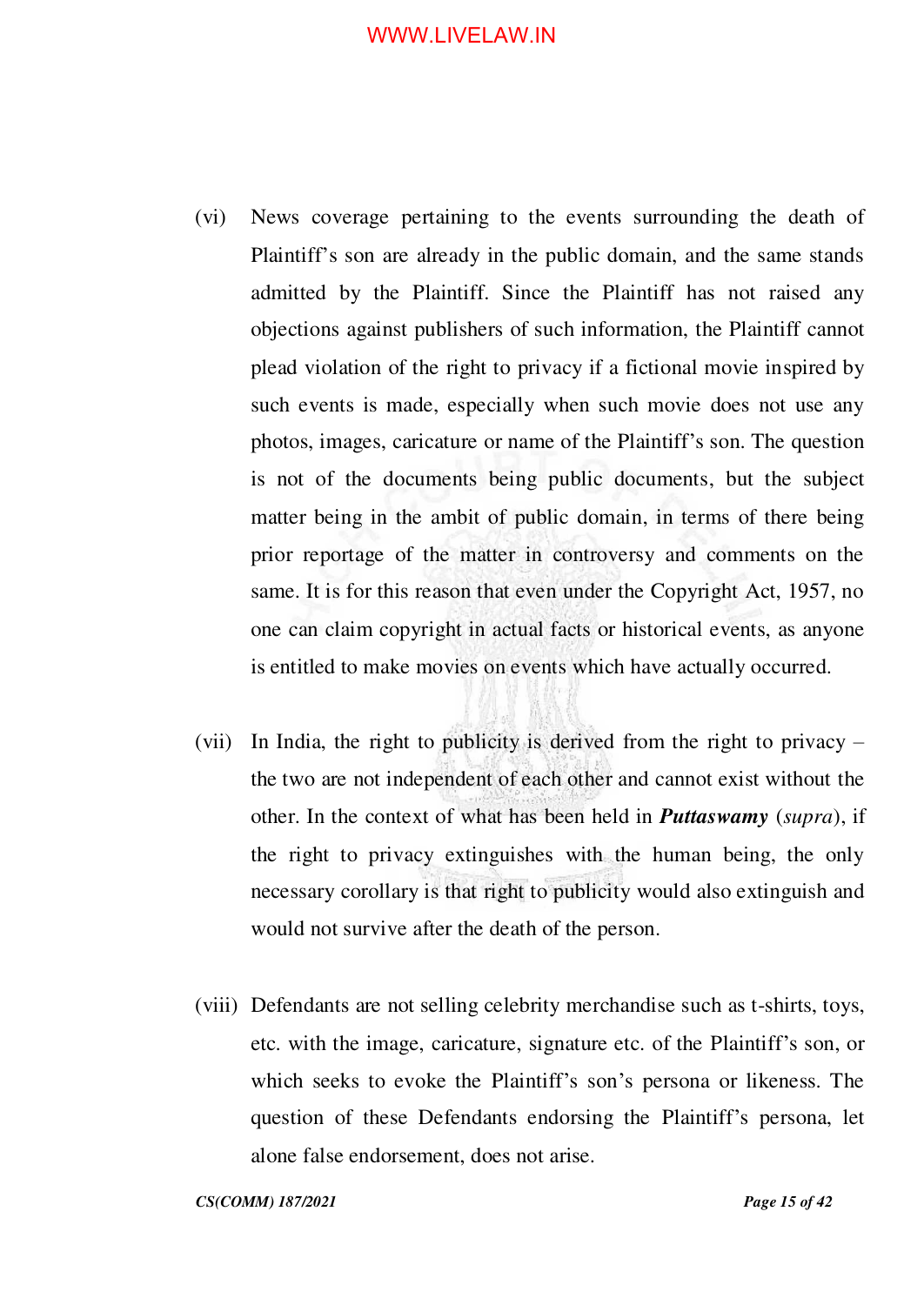## <span id="page-15-0"></span>**CONTENTIONS OF DEFENDANT NO. 4**

7. Mr. Vibhor Kush, learned Counsel for Mr. Ashok Saraogi (Defendant No. 4), made the following submissions:

- (i) The plaint does not disclose any cause of action against Ashok Saraogi. He has thus been mis-joined as a party, which is an attempt by the Plaintiff to keeping him from representing the Defendants No. 1 to 3. He has also filed an application under Order VII Rule 11 of Code of Civil Procedure Code, 1908.
- (ii) Mr. Saraogi is an advocate practicing at the bar since 1982. He acted as the legal advisor to the producers of the film, and is the husband of Defendant No. 1, however, is not otherwise connected or involved with the production of the said film.
- (iii) Further, any statements made by him to the media were in his professional capacity as an advocate of his client and were made with utmost responsibility based upon facts and information provided to him by his Client.
- (iv) The entire cause of action in the plaint is based upon newspaper articles and press reports. It is well-known that in the process of passing and editing information for news, facts may get defiled. It is also settled law that statements of facts contained in newspapers and press reports are merely hearsay, and are secondary evidence at best,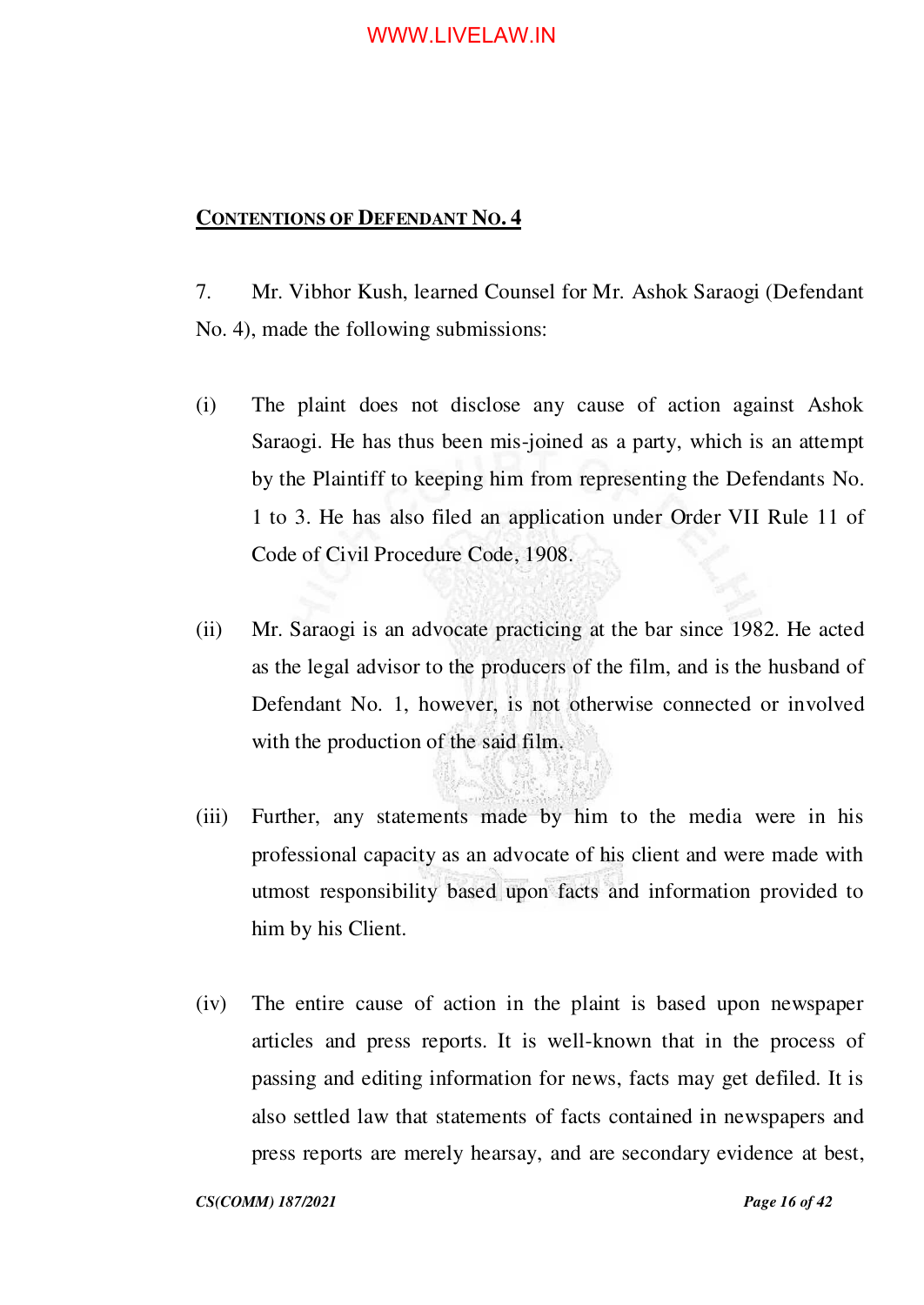and cannot be equated to documentary evidence against a party. Thus, there is no cogent evidence against Ashok Saraogi. Reliance is placed on *Ravinder Kumar v. State of Assam*, <sup>25</sup> and *Vadlapatla Naga v. Chairperson*. 26

#### <span id="page-16-0"></span>**CONTENTIONS OF DEFENDANT NO. 7**

8. Dr. A. P. Singh, learned Counsel for Defendant No. 7, in addition to the above arguments advanced by the co-defendants, presented the following arguments to support his stance that Defendant No. 7 is wrongly implicated in the matter:

- (i) The territorial jurisdiction to file the present suit lies in Patna or Mumbai, but not in New Delhi.
- (ii) The Defendant No. 7 has directed various movies in his career spanning 20 years. He is making a movie titled 'Shashank', which is a common Indian name and bears no resemblance to 'Sushant'. The movie is based on the struggle of first-generation actors / 'outsiders' in the Hindi film industry. The Plaintiff's son is not the only actor to struggle as an 'outsider', and moreover, there are four male protagonists in the movie. Thus, the Plaintiff's argument that, the film is based on the life of his son, has no legs to stand on.
- (iii) On the issue of right to fair trail, he submitted that Defendant No. 7's

<sup>&</sup>lt;sup>25</sup> AIR 1999 SC 357.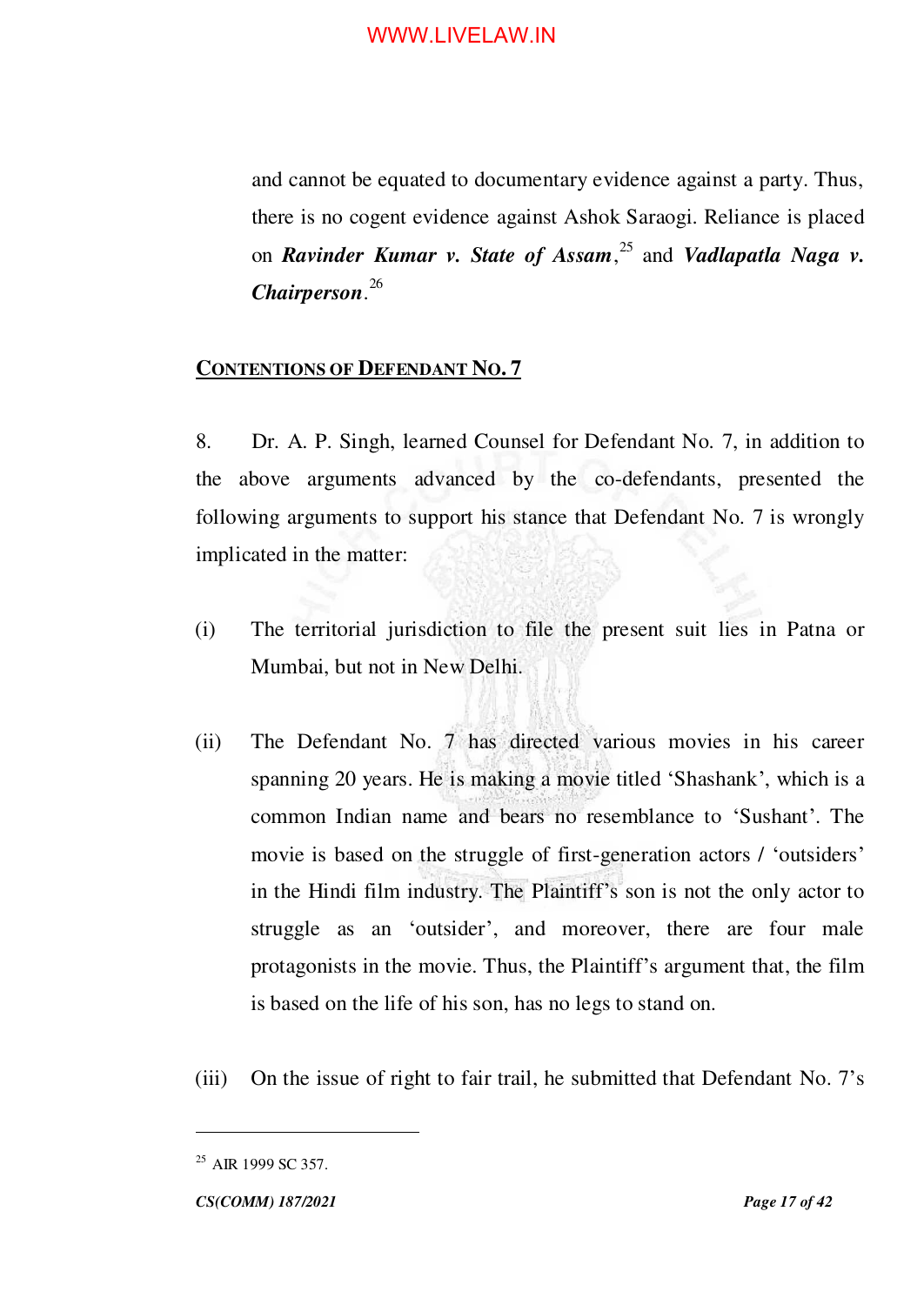movie does not cover the on-going investigation into the demise of the Plaintiff's son, and thus the Plaintiff's rights, if any, would not be infringed.

#### <span id="page-17-0"></span>**REJOINDER ARGUMENTS BY PLAINTIFF**

9. In rejoinder thereto, Mr. Vikas Singh urged that under Article  $19(1)(a)$ , the right to make a movie for commercial gain is separate from journalistic freedom to report an event. He submitted that the FIR was filed by the Plaintiff, who is the complainant therein, and thus his right to fair trial is subsisting and on-going. The Plaintiff also enjoys the right to privacy, as the press's portrayal of the Plaintiff in a villainous manner is untrue. The commercial gain of filmmakers has to bow down to the Plaintiff's right under Article 21. Defendant No. 4 has made brazen statements to the media and also admits representing an accused in the investigation; hence the audience can be misled into believing that the film is fact-based. Right to celebrity is distinguishable from right to privacy. The right to remain informed about public figures such as politicians or officials holding public office could be traced to Right to Information, which in turn finds its origin in freedom of free speech under Article 19 of the Constitution of India. The actual information reported in the news about public figures arises from the moral duty of journalists to keep the public informed, and cannot be equated with the commercial exploitation one sets out to cause by copying the likeness of a person. That the likeness and brand value of a celebrity must only be used with the consent of the celebrity is a settled principle of law,

 $^{26}$  AIR 2012 AP 78.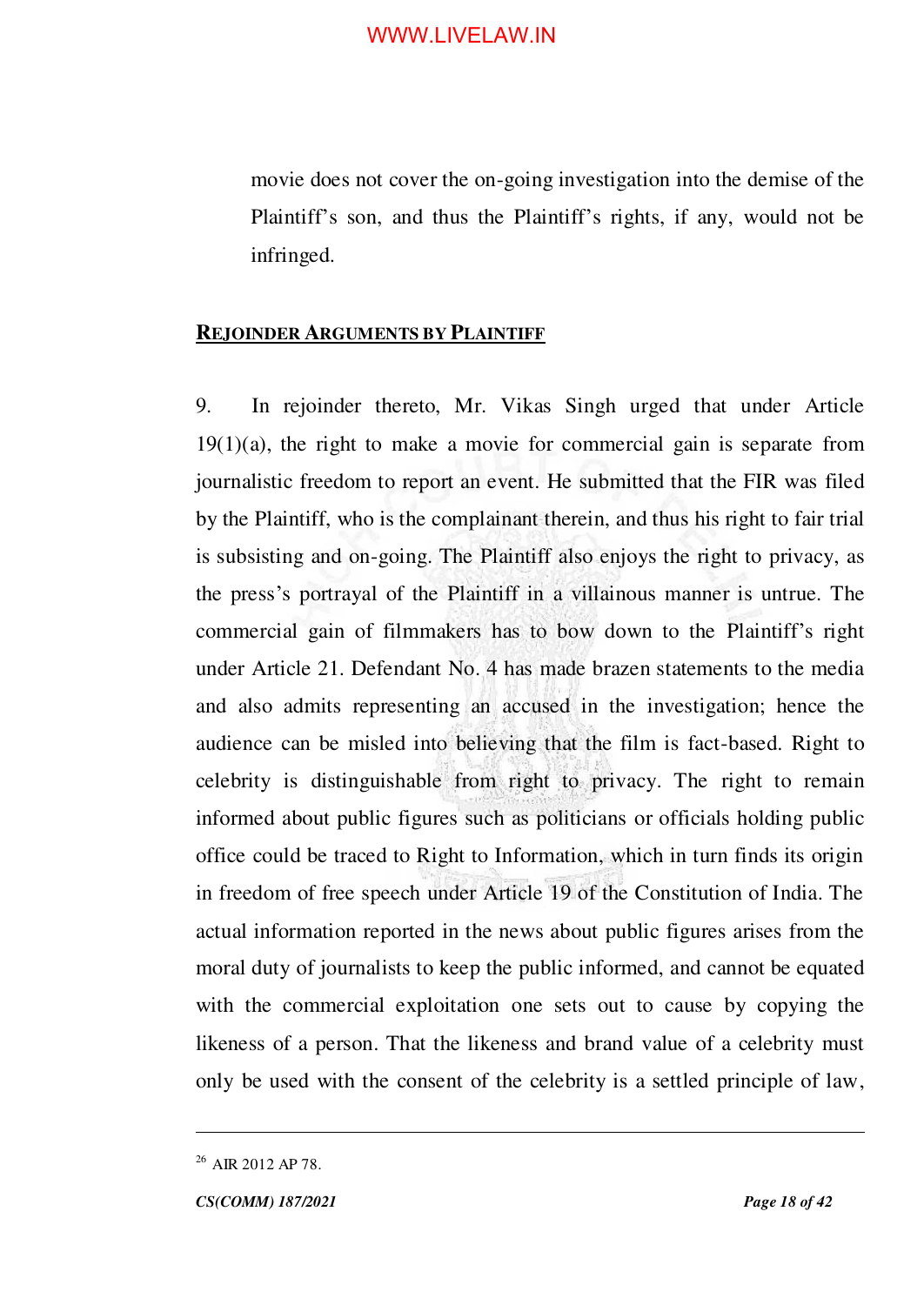however, the Defendants have sought to create confusion without any legal basis. *DM Entertainment* (*supra*) categorically delineates that an unauthorized usage of a persona must be injuncted. The articles which are surrounding the death of the Plaintiff are not verified and cannot be construed as public record in terms of Section 2(e) of the Public Records Act and Section 74 of the Evidence Act. This Court, in *Phoolan Devi v.*  Shekhar Kapoor,<sup>27</sup> has extensively dealt with the meaning of 'public record' and barred the usage of newspaper articles and reports to be construed as 'public record'. The Defendants have failed to understand that the right of complainant as well as the victim to have a free and fair trial is equally important and protected under the Constitution of India, as recognized by Madras High Court in *A. V. Bellaramin and Ors v. Mr. V.*  Santhakumaran Nair.<sup>28</sup> Lastly, a news channel now wants to start a new segment on the investigation into the death of the Plaintiff's son, hence the need for John Doe /Ashok Kumar orders is felt. Mr. Singh also pointed out that the Plaintiff does not seek relief under the law of defamation.

#### <span id="page-18-0"></span>**ANALYSIS**

10. Before proceeding with the analysis of the arguments put forth by the parties, let us first briefly examine the works which are sought to be injuncted. The movie titled '*Nyay: The Justice*' [*hereinafter referred to as*  '*the said film*'] produced by Defendant No. 1 & 2 and directed by Defendant No. 3, has not been released for public viewing as yet. These Defendants have argued that the said film is inspired by true events

 $27$  (1995) 15 PTC 46.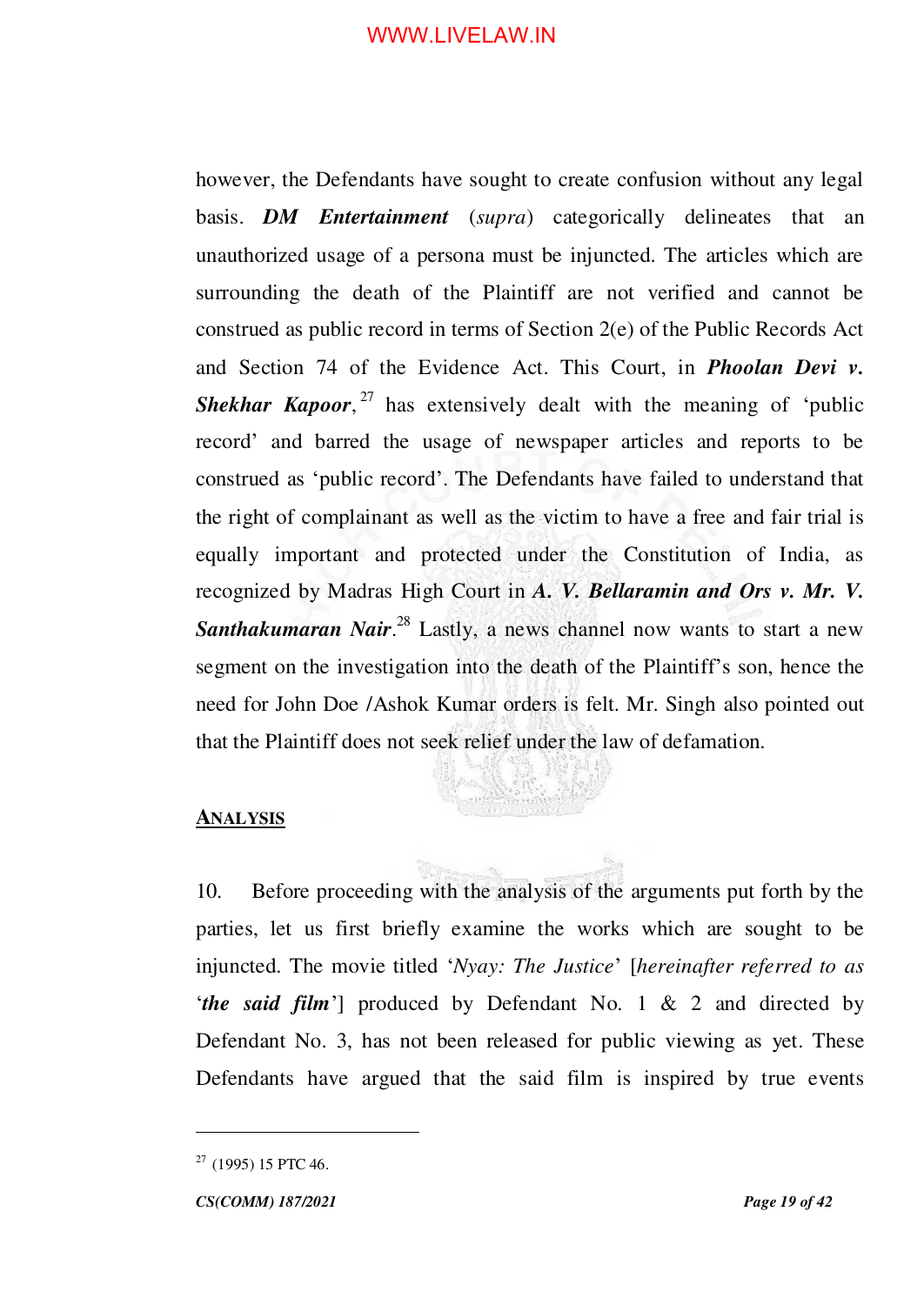surrounding the lives of film or TV celebrities including the Plaintiff's son who purportedly passed away due to unnatural causes, details whereof are widely available in the public domain, and that the said film is a fictional rendition with creative dramatization of such true events. The said film merely draws inspiration from information already available in the public domain, such as news reports and articles, which form a part of the public record. These Defendants have argued that the said film is neither a biopic of the Plaintiff's son, nor will portray the name, image, caricature, photographs etc., of either SSR or the Plaintiff himself or his family. They have also inserted a disclaimer in to the movie to that effect. Defendant No. 7, who is making other films such as '*Shashank'*, similarly claims that their film is a work of fiction, portraying the struggle of young actors in Bollywood, and is inspired by real events.

11. The contents of the films are being speculated by the Plaintiff on the basis of publicity materials, such as the teasers available on the internet and statements made in the media by persons who are associated with it. Despite the fact that the films are yet to be released for public viewing, the Plaintiff seeks restraint orders against their exhibition, not just against named persons, but also attempts to invokes John Doe jurisdiction of the court against unknown persons. Keeping in mind this factual scenario, we now proceed to examine whether the Plaintiff satisfies the requirement of law for the injunction, as prayed for. It is to be remembered that the law on pre-publication injunctions is quite well-settled. Courts grant pre-publication injunctions only in exceptional circumstances. This reluctance is rooted in

 $28$  (2015) 4 LW 443.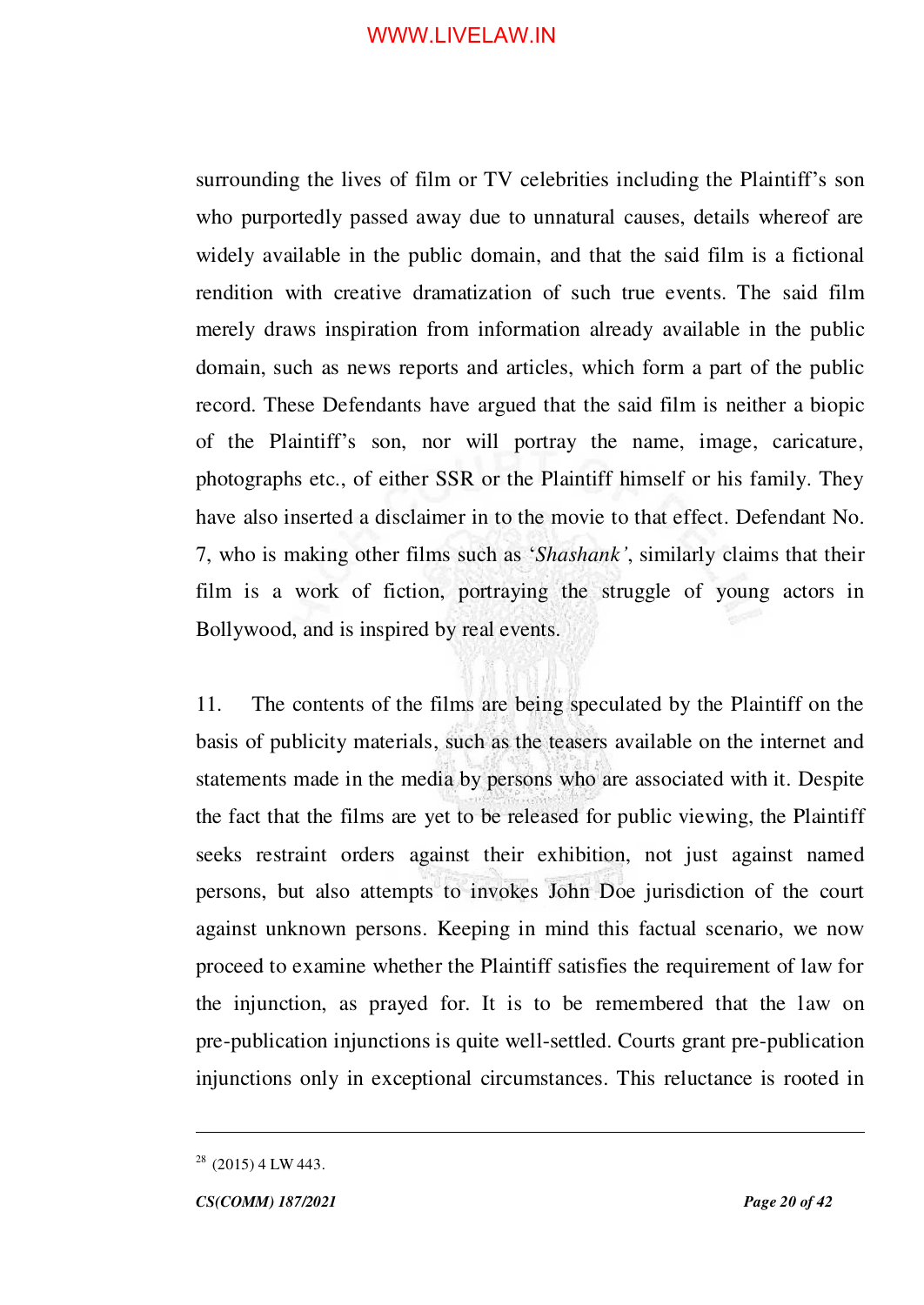the importance attached to the right of free speech. Blanket injunctions or gag orders should be avoided, unless extremely imperative.

12. First and foremost, it is apposite to understand the framework of the suit and the rights sought to be enforced. The present application seeks a limited prayer restraining the use of SSR's name, caricature, lifestyle or likeness in their forthcoming projects/films. Relief is sought regarding, *inter alia*, (i) *"passing off"*; (ii) *"infiltration of personality rights by such unauthorized use"*; (iii) *"misrepresentation and causing deception in minds of public leading to passing off"*; (iv) *"violation of right to fair trial of Plaintiff under Article 21 of Indian Constitution"* and other ancillary reliefs. Besides, in the body of the application as well as the plaint, Plaintiff has also referred to the film being *"defamatory in nature and in violation of the privacy rights"*, however, no relief has been sought for defamation. Now, let us delve into the multitude of rights which have been pressed by the Plaintiff to seek such restraint orders.

#### <span id="page-20-0"></span>CELEBRITY / PERSONALITY RIGHTS

## <span id="page-20-1"></span>*A. What are 'celebrity' or 'publicity' rights?*

13. The suit is centred around the celebrity rights of SSR, and the plaint and interim application refer to the terms '*publicity right*', '*celebrity right*' and '*personality right*' interchangeably. There is no express statutory recognition of publicity, personality or celebrity rights in India, although there are limited provisions, whereunder, some of these rights can be claimed as intellectual property rights, such as under the Trade Marks Act,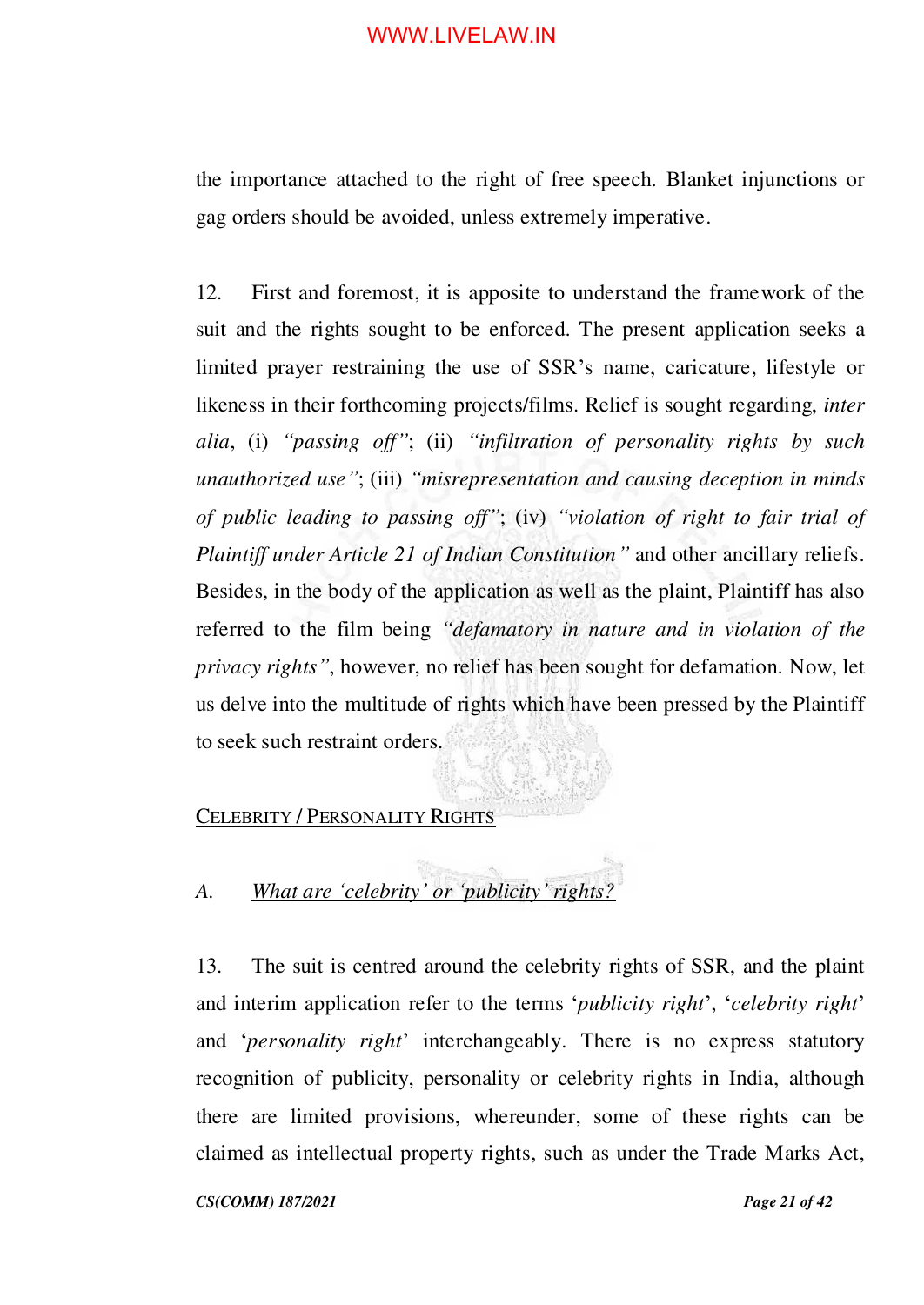1999, but that is not the case canvassed here. Nevertheless, on the basis of rights asserted, the Copyright Act, 1957, becomes relevant, but again, it does not define the term '*celebrity'* and the most relevant definition found thereunder, is of the terms *'author'* [Section 2(d)] and *'performer'* [Section  $2(qq)$ ] and their associated rights, who may not necessarily be celebrities. While the term *'Performer'* includes an actor within its ambit, the rights ascribed to an actor, under this Act, are neither relevant nor asserted in the instant case. In the absence of a statutory definition of a '*celebrity'*, we turn to refer to its common parlance meaning. The Collins Online Dictionary defines a *'celebrity'* as *"someone who is famous, especially in areas of entertainment such as films, music, writing, or sport."* SSR's status as a celebrity is not in dispute, as the Defendants accept the same. The Court is thus, not concerned with the aspect of who/what constitutes as a *'celebrity'*.

14. One could say that the law on the subject of celebrity rights is still in its nascent stage, and it has been developing predominately through judicial precedents which have given recognition and protection of such rights, as and when the Courts have been approached in diverse situations. The common law, as discussed hereinafter at length, recognizes the commercial value ascribed to the fame or popularity of a celebrity, due to which various rights are attained and enjoyed by them. Indeed, many such precedents have been cited by both the parties, some of which we have examined hereinbelow:

(i) In *Titan Industries Ltd.* (*supra*), the Plaintiff, who owned the brand 'Tanishq', filed a suit against the Defendant for putting up hoardings,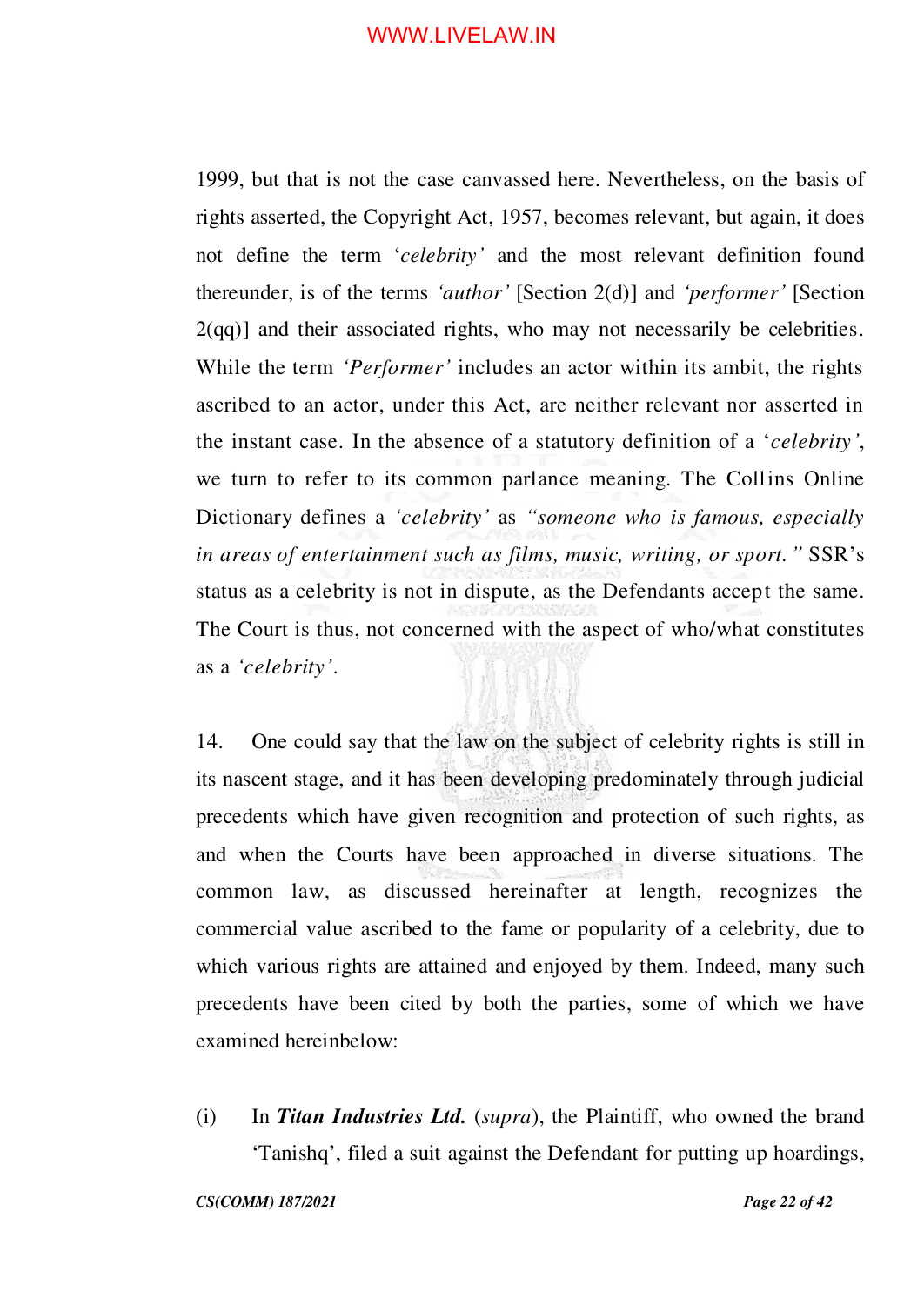depicting Mr. Amitabh Bachchan and Ms. Jaya Bachchan endorsing Defendant's jewellery, which were exact copies of the Plaintiff's hoardings put all over the country. The Plaintiff also had an exclusive license agreement with the actors for endorsement of its jewelry and owned the copyright in all the work produced pursuant to the said agreement. This court, while discussing publicity right of a celebrity noted:

*"A celebrity is defined as a famous or a well-known person. A "celebrity" is merely a person who "many" people talk about or know about. When the identity of a famous personality is used in advertising without their permission, the complaint is not that no one should not commercialize their identity but that the right to control when, where and how their identity is used should vest with the famous personality. The right to control commercial use of human identity is the right to publicity."*

(ii) In the case of *ICC Development (International) Ltd. v. Arvee Enterprises and Ors, <sup>29</sup>* the Plaintiff, as the organizer and marketer of the ICC World Cup, sued for injunction, pleading that the ICC events have acquired a 'persona' or 'identity' of their own which vests entirely and exclusively with the Plaintiff company which owned and controlled all commercial rights including media, sponsorship and other intellectual property rights relating to the ICC events, and the Defendant was unlawfully deriving commercial benefit of association with the Plaintiff and the World Cup by issuing advertisements in media, including newspapers, television, internet by passing off the indicia, mark and identity of the Plaintiff. In the said case, the court while going into the concept of publicity rights, held that:

> "*14. The right of publicity has evolved from the right of privacy and can inhere only in an individual or in any indicia of an individual's*

 $29$  2003 (26) PTC 245.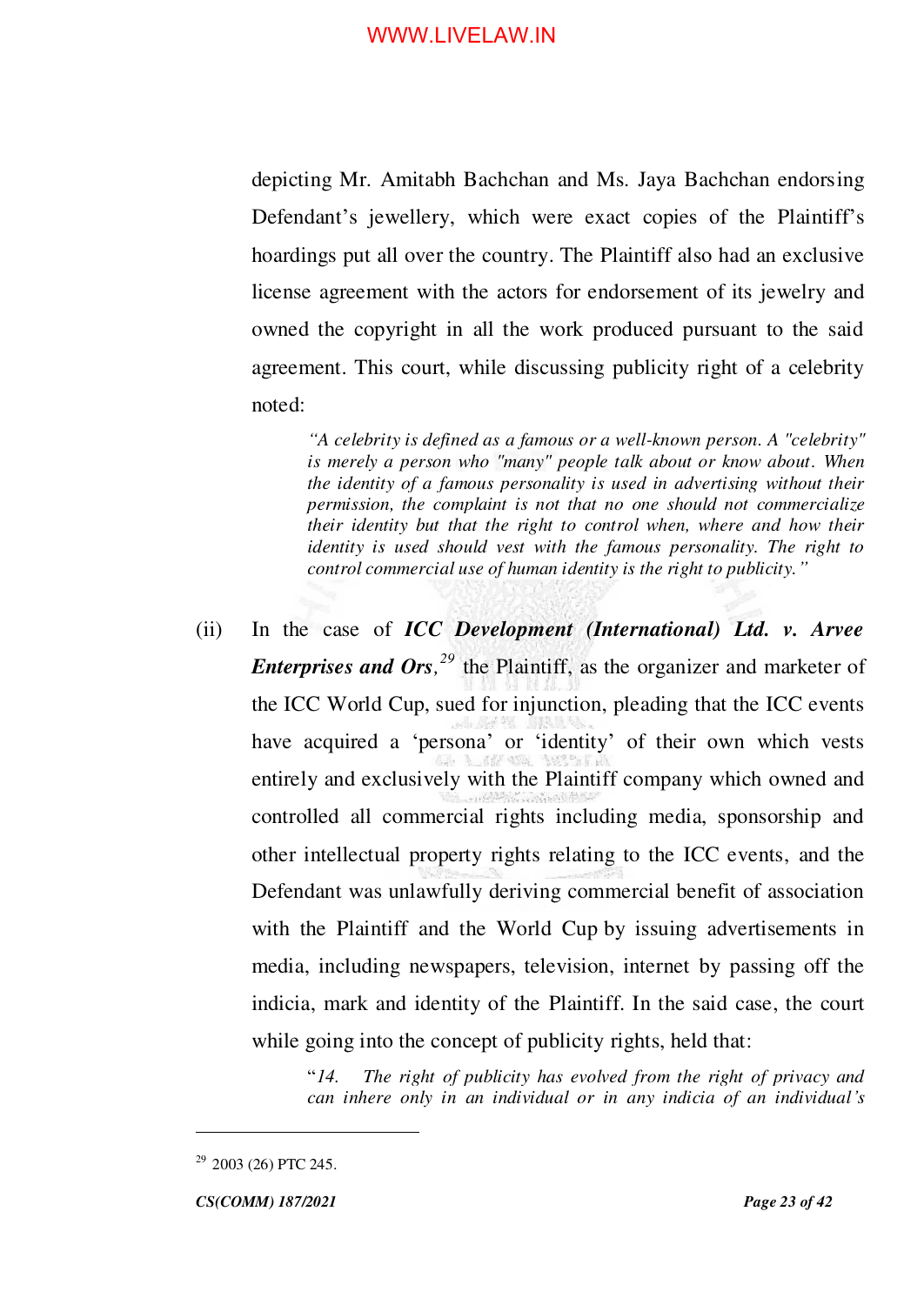*personality like his name, personality trait, signature, voice, etc. An individual may acquire the right of publicity by virtue of his association with an event, sport, movie, etc. However, that right does not inhere in the event in question, that made the individual famous, nor in the corporation that has brought about the organization of the event. Any effort to take away the right of publicity from the individuals, to the organiser {non-human entity} of the event would be violative of Articles 19 and 21 of the Constitution of India. No persona can be monopolised. The right of Publicity vests in an individual and he alone is entitled to profit from it. For example if any entity, was to use Kapil Dev or Sachin Tendulkar's name/persona/indicia in connection with the 'World Cup' without their authorisation, they would have a valid and enforceable cause of action."*

(iii) In *DM Entertainment* (*supra*), Mr. Daler Mehndi had assigned all his rights, title, and interest in his personality, inherent in his rights of publicity, along with the registered trade mark 'DALER MEHNDI' as well as goodwill vested therein, in favour of the Plaintiff company, which then brought an action against the Defendants who were involved in the sale of dolls in the image and likeness of Mr. Daler Mehndi. In this context, injunction was granted, and this Court observed:

> *"14. The right of publicity can, in a jurisprudential sense, be located with the individual's right and autonomy to permit or not permit the commercial exploitation of his likeness or some attributes of his personality. However, a word of caution has to be expressed here. In a free and democratic society, where every individual's right to free speech is assured, the over emphasis on a famous person's publicity rights can tend to chill the exercise of such invaluable democratic right. Thus, for instance, caricature, lampooning, parodies and the like, which may tend to highlight some aspects of the individual's personality traits, may not constitute infringement of such individual's right to publicity. If it were held otherwise, an entire genre of expression would be unavailable to the general public. Such caricature, lampooning or parody may be expressed in a variety of ways, i.e. cartoons in newspapers, mime, theatre, even films, songs, etc. Such forms of expression cannot be held to amount to commercial exploitation, per se; if the individual is of the view that the form of expression defames or disparages him, the remedy of damages for libel, or slander, as the case may be, would then, is available to him."*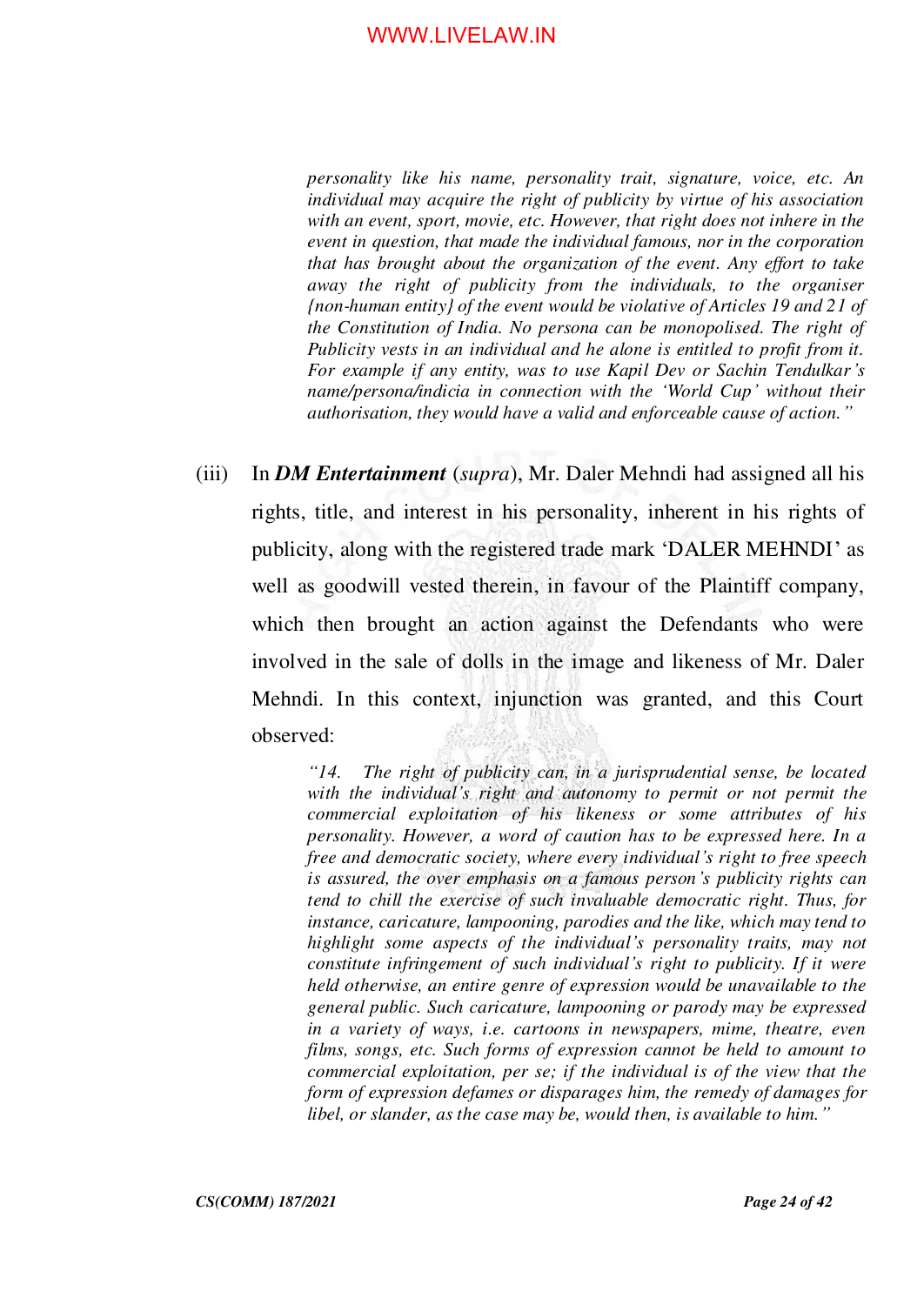(iv) In *Shivaji Rao Gaikwad* (*supra*), the Madras High Court was dealing with a suit filed by the actor Mr. Shivaji Rao Gaikwad (who goes by the screen-name Rajinikanth) against the release of a film titled '*Main Hoon Rajinikanth*' on the ground that his name in the title would cause gross damage to his goodwill, infringe his personality rights, and cause deception in the minds of public, leading to passing off. The Court granted the injunction in favour of the Plaintiff against the release of the film, and made the following observations:

> *"21. (…) From a reading of the above said judgments [ICC Development (supra) and Titan (supra)], I am of the opinion that the personality right vests on those persons, who have attained the status of celebrity. In fact, in the present case, it has been categorically admitted by the defendant himself in the counter affidavit that the Plaintiff is a well acclaimed actor with high reputation and he is a doyen of the film industry in India. Therefore, the defendant now cannot say that the name 'Rajinikanth' is a common name and as such it does not refer to the Plaintiff alone. A celebrity must be identifiable from defendant's unauthorized use. Infringement of right of publicity requires no proof of falsity, confusion, or deception, especially when the celebrity is identifiable."*

(v) On this aspect, we must also note that in *Puttaswamy* (*supra*), wherein the right to privacy was declared to be a fundamental right on the anvil of Article 21 of the Constitution of India, the Supreme Court has reflected upon personality rights also, and observed that:

> *"58. Every individual should have a right to be able to exercise control over his/her own life and image as portrayed to the world and to control commercial use of his/her identity. This also means that an individual may be permitted to prevent others from using his image, name and other aspects of his/her personal life and identity for commercial purposes without his/her consent."*

15. The above-noted cases, and many others on the subject, clearly recognize the concept of celebrity rights. It can, therefore, be fairly said that 'celebrity rights' is essentially a compendium of the other rights accrued by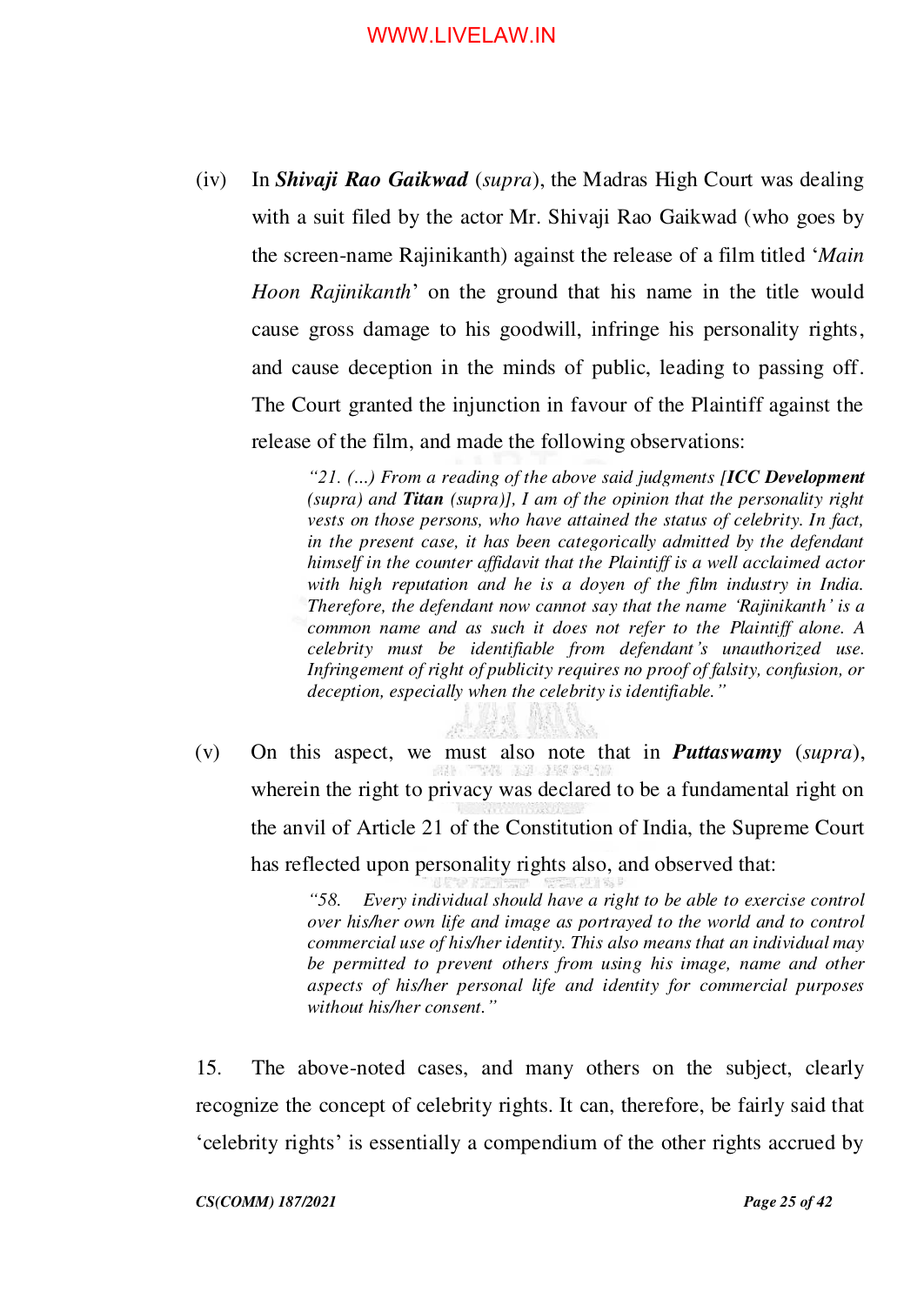a person upon attaining the status of a 'celebrity', comprising of a bundle of rights which include certain intellectual properties rights, publicity, personality and privacy rights.

16. Plaintiff emphasises on the brand value of a celebrity and contends that it is a settled principle of law that the likeness and brand value of a celebrity must only be used with the consent of the celebrity. It is also argued that that the judgements relied upon it, and also those cited by the Defendants such as *DM Entertainment Pvt. Ltd.* (*supra*), categorically recognize that an unauthorized usage of a persona must be injuncted.

17. Undoubtedly, there are several such cases which recognize this common law right of celebrities to control the commercial use their image and personality, and in situations where a third party, without consent, has given an impression that a merchandise, product or service has been endorsed or associated with the celebrity, the courts have granted injunctions as well. However, as can be seen from *DM Entertainment* (*supra*), *ICC* (*supra*), and *Titan* (*supra*), these rights rest in the concept that a celebrity, who earns a living on the basis of the monetization of their recognition by the public, must be entitled to the tangible, economic benefit arising from the utilization and assignment of their image or likeness, be it through advertisements, merchandise, etc.

## <span id="page-25-0"></span>*B. Can 'celebrity rights' be enforced posthumously?*

18. In the instant case, the celebrity is unfortunately no longer between us, which gives rise to a legal quandary in relation to his posthumous rights.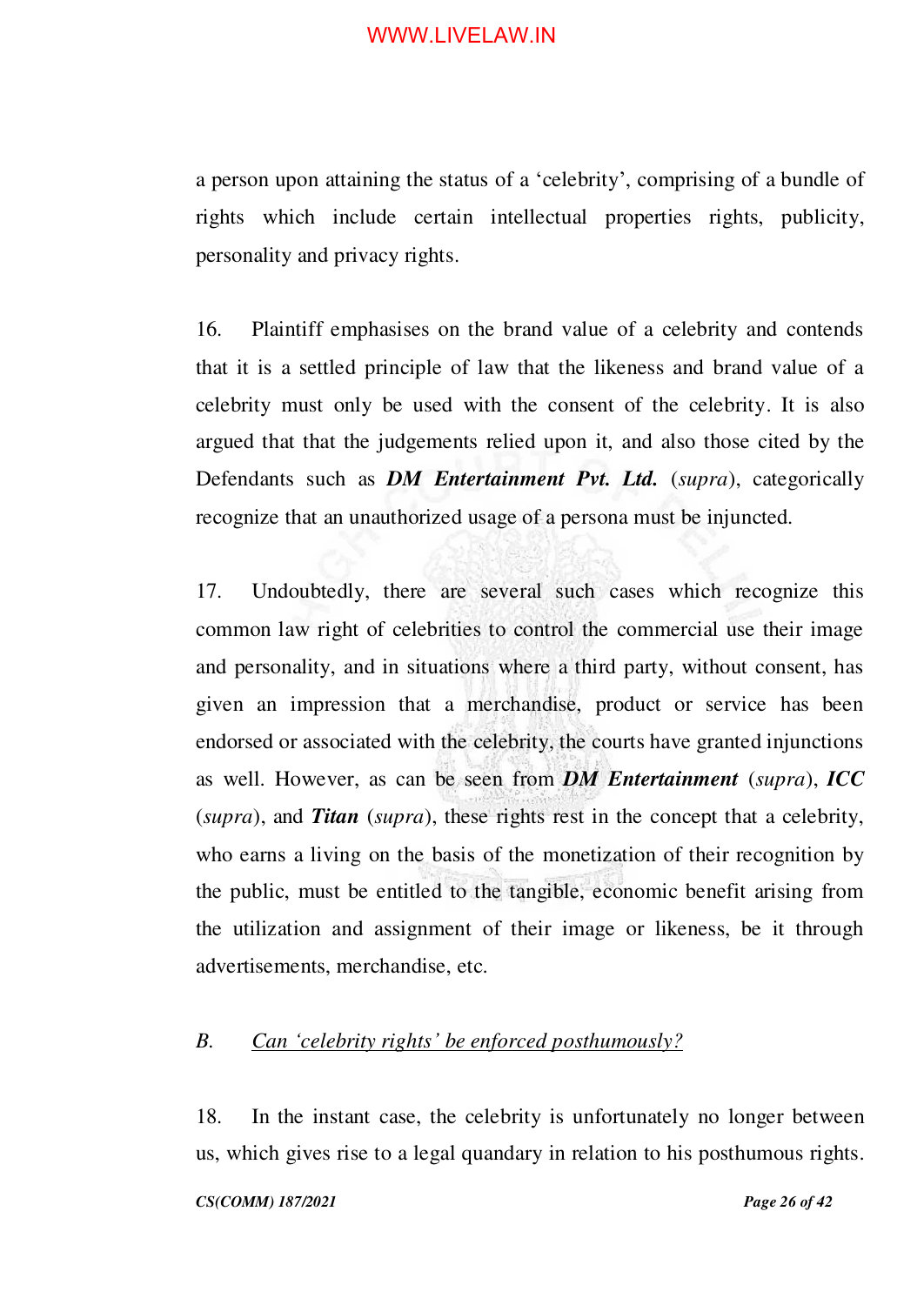Plaintiff claims that such rights are inheritable by the legal heirs of a celebrity. He has relied upon the judgment of the Gujarat High Court *Kirtibhai Raval* (*supra*) to contend that celebrity rights can be transferred to a direct descendant. The case law has thus been examined by this Court at length. Therein, the Plaintiff, claiming to be direct descendant of late Shri Jalaram Bapa of Virpur, set up a case based on the right to privacy and right of publicity. He sought injunction against publishing any film or artistic work on the life of late Jalaram Bapa, without his consent. Defendants claimed that they had based their film on a pre-published book on the deceased's life. While the court upheld the injunction granted by the trial court, on the consideration that irreparable harm will be caused by violation of right to publicity or privacy which cannot be compensated monetarily, but it also took the view that the contentions raised by the parties required detailed consideration upon leading appropriate evidence. The Court thus did not delve into rival contentions, noting that the right of privacy and publicity urged therein was a triable issue. It felt that the questions of whether the documentary evidence on record as relied upon by the defendants can be considered 'public record', and whether any authentic record was available on the life or incidents as mentioned in the book, would be required to be considered in detail upon leading evidence at the appropriate stage. Thus, in the eyes of this Court, this judgment does not say much on posthumous rights of a celebrity, and does not advance the proposition canvassed by the Plaintiff.

19. Next, the Plaintiff has relied upon a judgment of the Supreme Court of Georgia, USA, in *Martin Luther King Jr. Center for Social Change,*  (1982) (*supra*) to argue that celebrity rights are assignable and licensable for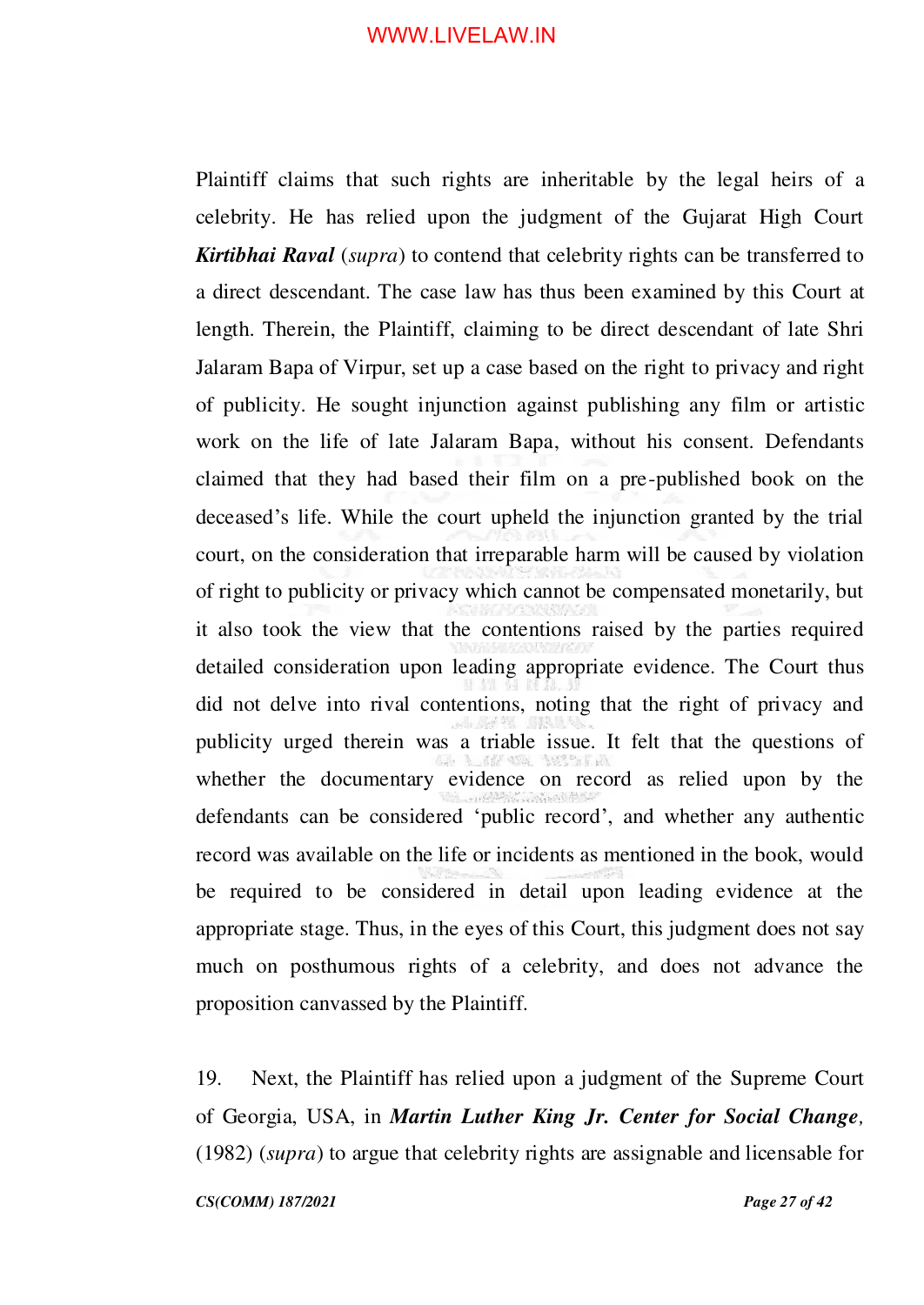commercial benefit and survive beyond the life of a celebrity. Therein, the Court of Appeals, Eleventh Circuit, certified to the Supreme Court of Georgia the questions of whether the 'right to publicity' as recognized in Georgia was distinct from the 'right of privacy', and if so, whether such right survived the death of its owner. The Supreme Court instructed that the right to publicity was distinct from the right to privacy, and further opined that it is an inheritable and devisable right, concluding that "*while private citizens have the right of privacy, public figures have a similar right of publicity, and that the measure of damages to a public figure for violation of his or her right of publicity is the value of the appropriation to the user*". In the opinion of this Court, this judgment cannot assist the cause of the Plaintiff as it is based on State-specific law and not federal law of USA. Moreover it would not be entirely relevant in view of the legal position in India, especially in view of the observations in the landmark judgment of the Supreme Court in *Puttaswamy* (*supra*), which we will come to shortly.

20. At this juncture it is noted that, curiously, the Plaintiff has sought to distinguish 'celebrity rights' from the 'right to privacy'. Celebrity rights, as noted earlier, are a bundle of rights, including publicity, personality, and privacy and in some cases, intellectual properties rights, and in the opinion of this Court, any assertion of such rights (except those claimed through Intellectual Property Rights for which special statutory protection is provided), cannot be appreciated, divorced of the concept of right to privacy. In the absence of statutory acknowledgement of such rights, the fountainhead of such rights would be the right to privacy emanating from Article 21.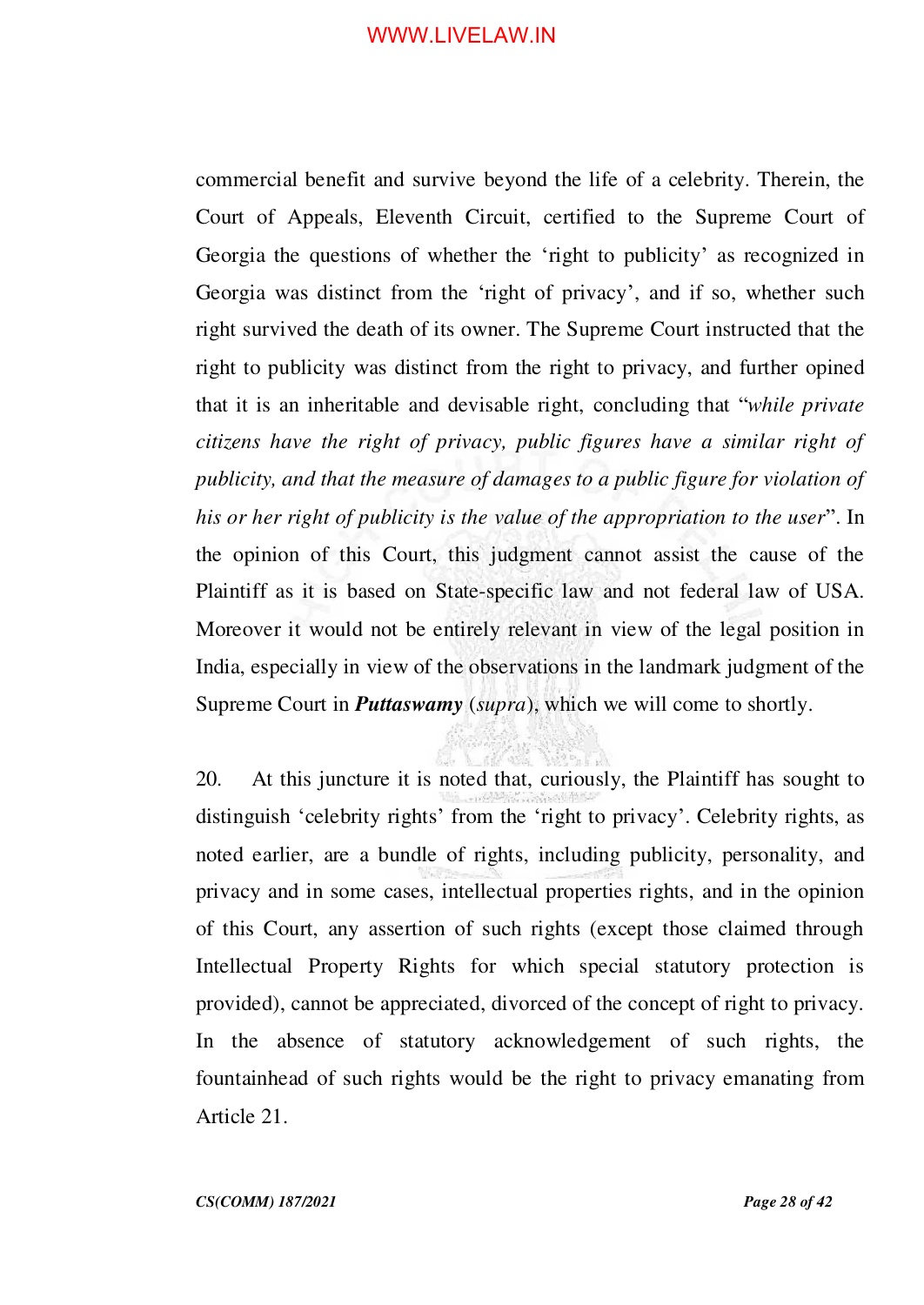21. There can also be no doubt that a limited class of celebrity rights which are protected as intellectual property rights under applicable laws, and are assignable and licensable under such statutes, could survive the death of the celebrity. However, the Plaintiff claims that the deceased celebrity has a posthumous publicity right. Since it is inextricably interlinked to and birthed from the right of privacy, the Court *prima facie* finds merit in the submission of the Defendants that the posthumous privacy right is not permissible. The Supreme Court in the case of *Puttaswamy* (*supra*, *at para 557*), has also held that:

*"557*. *Right to privacy of any individual is essentially a natural right, which inheres in every human being by birth. Such right remains with the human being till he/she breathes last. It is indeed inseparable and inalienable from human being. In other words, it is born with the human being and extinguishes with human being*." (Emphasis supplied)

22. Apart from above-noted view expressed by the Supreme Court, there are other authoritative decisions holding that the right of privacy would not survive after death. It would be worthwhile to take note of the Madras High Court's view in the case of *Managing Director, Makka Tholai Thodarpu Ltd.* (*supra, at paras 17 & 18*) wherein it has been held that right of privacy of the late forest brigand Veerappan, did not subsist after this death. Then, again in the recent judgment of *Deepa Jayakumar* (*supra*), the Madras High Court framed a specific question regarding posthumous enforceability of privacy right, and after considering the law on the subject, held that the right of privacy of an individual cannot be inherited after his death by his legal heirs and that personality right, reputation or privacy enjoyed by a person during his lifetime, come to an end after his lifetime. $30$ 

<sup>30</sup> *See*: Paras 13, 30, 33, 34, 35, and 37.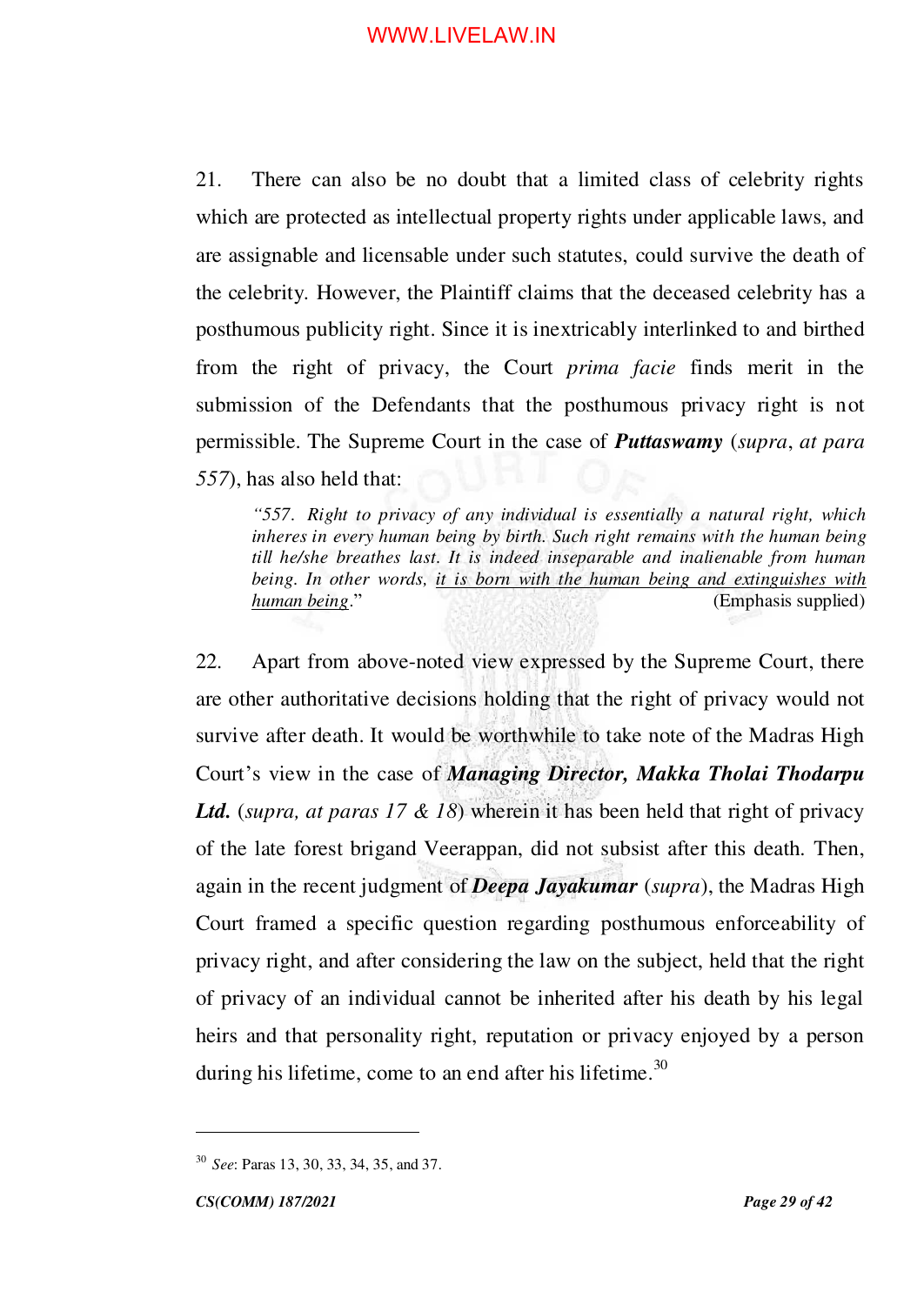23. Moreover, even if one were to assume that the Plaintiff has inherited the persona of SSR and has the right of publicity as a posthumous right, it would be essential to understand what this right is. In *Titan Industries Ltd.*  (*supra*), this Court while defining the building blocks of the right of publicity held that:

"*The basic elements comprising the liability for infringement of the right of publicity: Validity: The Plaintiff owns an enforceable right in the identity or persona of a human being. Identifiability: The Celebrity must be identifiable from defendant's unauthorized*   $use.$ "

24. In the present context, the enforceable right being claimed is in the persona of SSR, on the basis of the events that occurred in his life. The Plaintiff specifically contends that "*no picture/show or any other related document of Sushant Singh Rajput could be created without the consent of Plaintiff*<sup>"</sup>. To put it differently, the Plaintiff claims to have inherited the exclusive right over the life story of SSR as an intangible or commercial property. In another sense, the Plaintiff claims a copyright over the life of SSR. However, under the Copyright Act, 1957, facts which are historical, biographical, or news of the day cannot be copyrighted as they are a part of the public domain, available to every person, and involve no 'originality' and 'creation' which lies at the heart of a copyright protection. The necessary corollary, therefore, is that anyone is entitled to make movies on events which have actually occurred.

25. The Defendants have, in fact, pitched their case much higher and have argued that personality rights are recognized through the right to privacy and publicity, which are considered to be the mirror rights of each other. Right to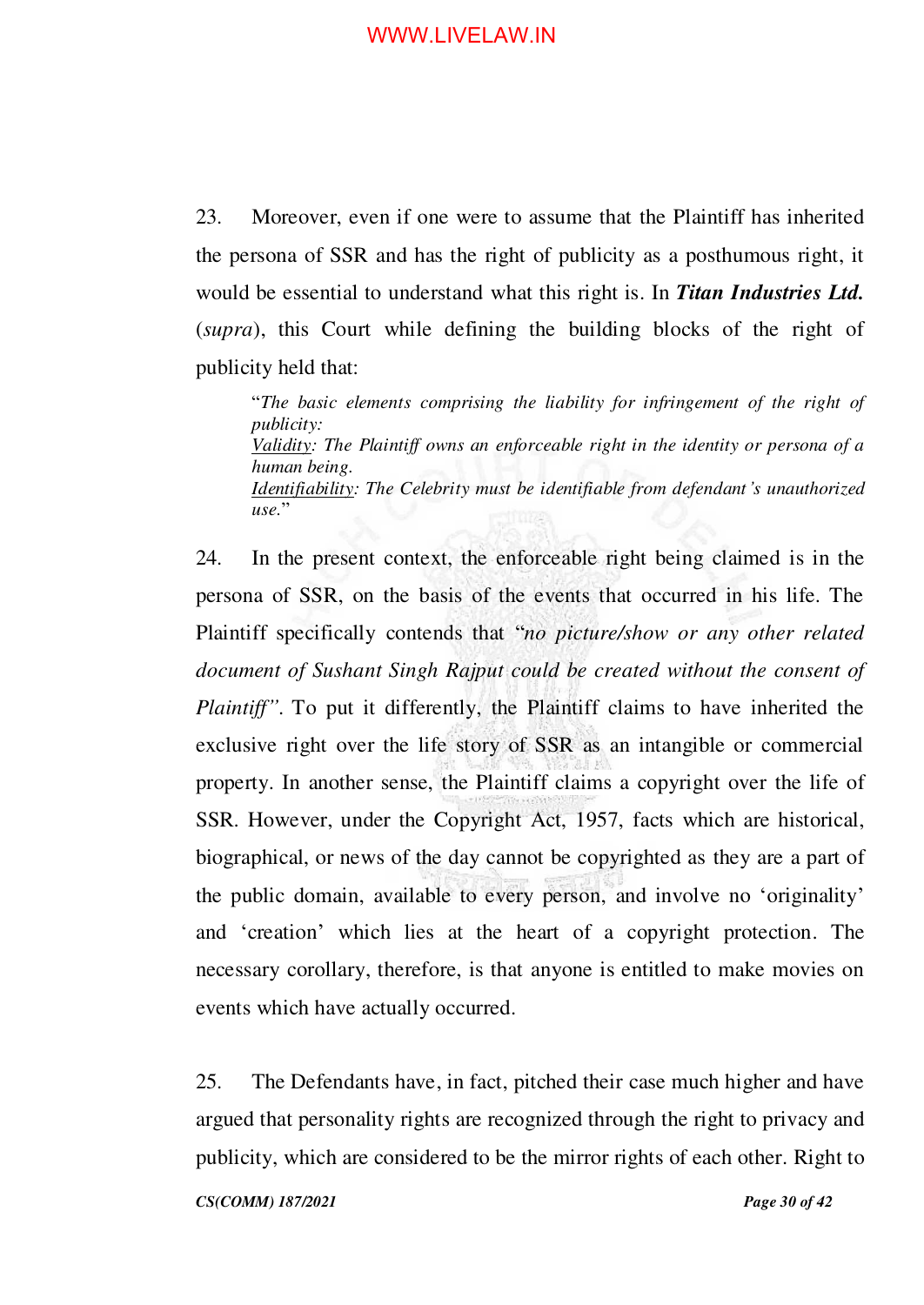publicity / celebrity deals with the commercial utilization of the celebrity's name, photograph, voice, image, signature, etc. whereas the right to privacy is a personal right basically saying, "let me be". They have argued that in India, the 'right to publicity' is derived from the 'right to privacy' and the two are not completely independent of each other, as the former cannot exist without the latter. It has then been argued that, in the context of the reasoning in *Puttaswamy* (*supra*), as noted above, if the right to privacy extinguishes with the human being, the only necessary corollary is that right to publicity would also extinguish and would not survive after the death of the person.

26. Having said that, in the opinion of this Court, whether commercial celebrity rights, such as personality or publicity rights, would survive or extinguish after the death of the celebrity, requires a deeper probe. In the absence of codified laws protecting such rights, the common law which governs such rights has to be analysed. Moreover, additional questions emerge, such as whether personality/publicity right is a property, being part of the estate/assets of the deceased, as a concept detached from the theory of dignity, or can it only be harmonised with the right of privacy, from where it originated. Such enquiries would first require evidence to be led by the Plaintiff to prove that the persona of SSR is still surviving as a commercial property, which is alleged to be exploited by the Defendants for profit. The foundational facts have to be established and proved and mere status of a celebrity is not enough. Even in a passing off action - a remedy available under common law - the Plaintiff is required to satisfy the Classical Trinity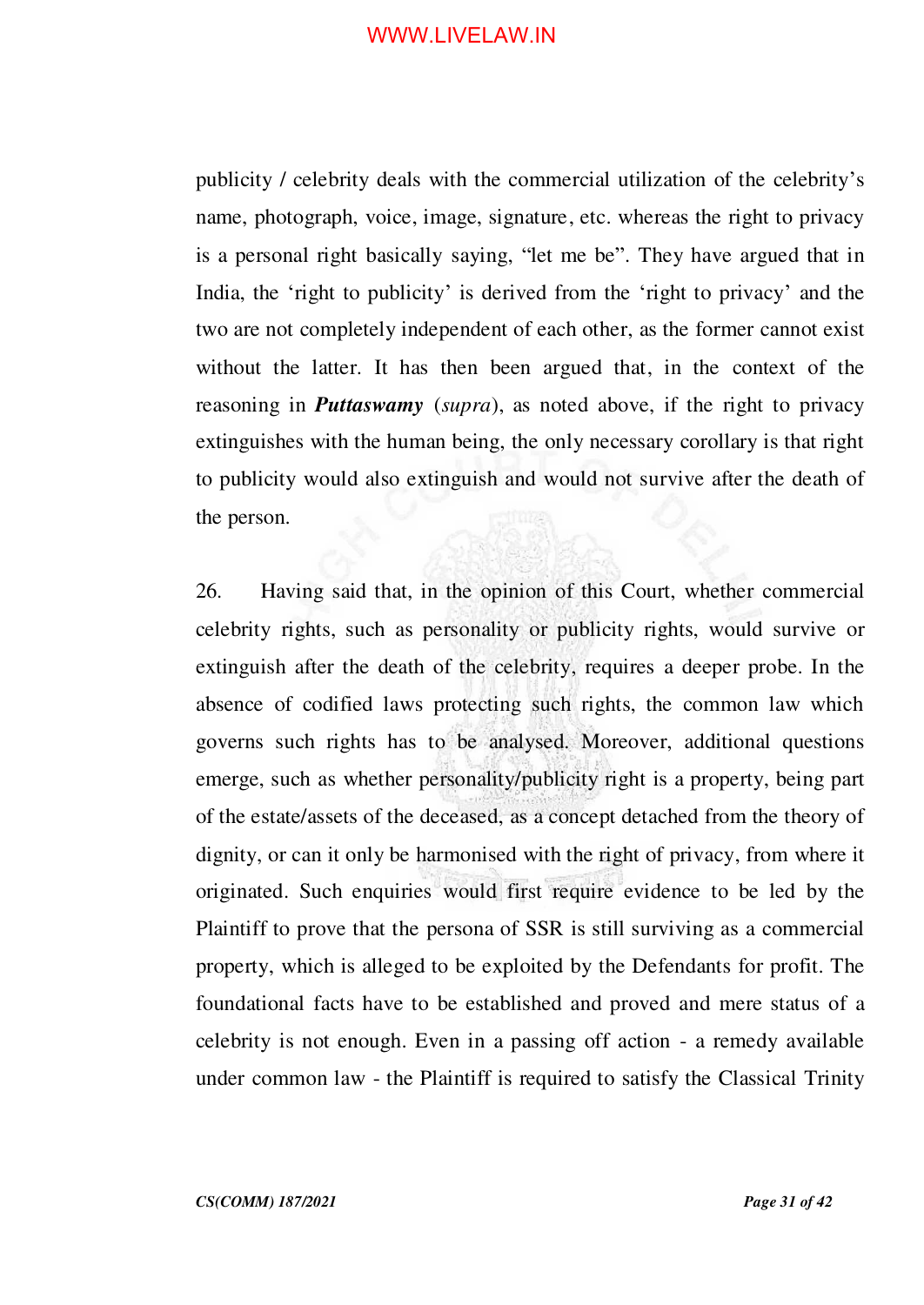test.<sup>31</sup> Therefore, this debate should be kept for another day and would not detain this Court in deciding the present application, keeping in view the specific nature of the case put forth by the Plaintiff, the rights asserted, and the reliefs sought at this stage.

27. At this juncture the Court may also deal with the Plaintiff's claim of passing off. A passing off action is initiated to safeguard the Plaintiff's goodwill from another who is designedly trying to mislead the public that his goods or services are that of the Plaintiff. In view of the facts noted above, and specific disclaimer of the Defendants, the Court *prima facie* does not find any element to hold that the film would lead the public to believe that it is a true story or a biopic that has been authorised or endorsed by the Plaintiff. Pertinently, once the disclaimer is included at the beginning of the cinematograph film, any apprehension that the Plaintiff has about passing off that the film is a biopic of SSR, will be put to rest. A more detailed enquiry into the same, as stated earlier, should be kept for another day when appropriate evidence to this effect can be appreciated.

28. Furthermore, in the case at hand, the name, caricature, lifestyle, and/or likeness of SSR is not being exploited by applying to any merchandise as t-shirts, toys, posters, mugs, etc. so as to evoke his persona. The Defendants are not making any misrepresentation or claiming a false endorsement for their respective films. They represent their work to be

<sup>&</sup>lt;sup>31</sup> Reckitt and Colman Products Limited, [1990] 1 All ER 873. The Classical Trinity test postulates that in order to prove passing off, the plaintiff must prove: (1) goodwill or reputation attached to his goods or service; (2) existence of misrepresentation by defendant to the public which is likely to lead the public to believe that the goods and services offered by defendant are that of the plaintiff; and (3) existence of loss or the likelihood of damage to plaintiff's goodwill.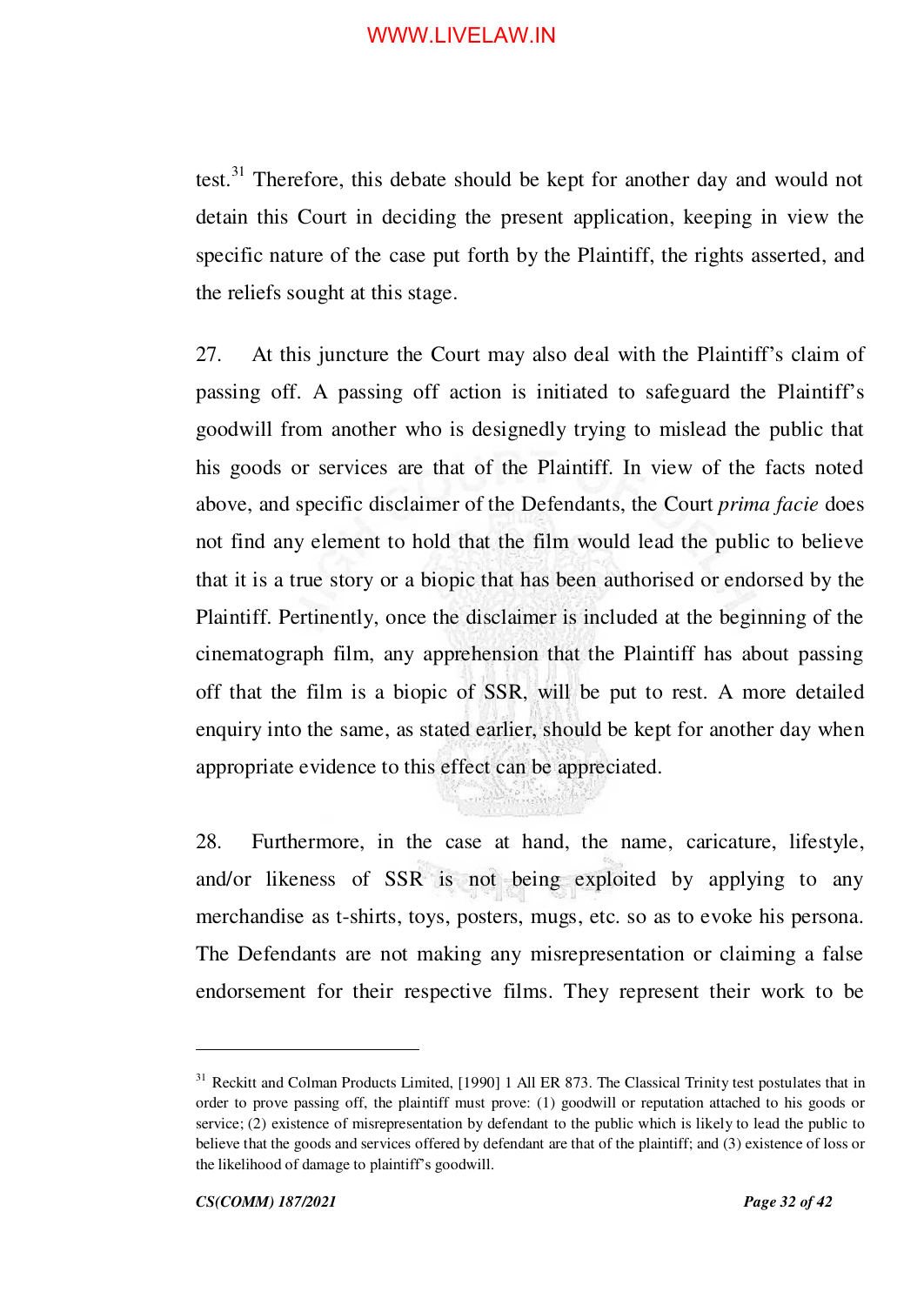fictional, i.e., neither a biopic nor based on true events. For such reasons as detailed in the foregoing discussion, the Plaintiff is unable to convince the Court on the point of infringement of celebrity rights.

#### <span id="page-32-0"></span>RIGHT TO FAIR TRIAL

29. The Court does not find merit in the contention of the Plaintiff seeking restraint on the strength of his right to fair trial. Plaintiff asserts that since he is the complainant in the FIR, he is entitled to a fair trial relating to the unnatural death of his son. He has relied upon the order of High Court of Bombay in the PIL in *Nilesh Navalakha* (*supra*), to contend that it is the duty of all media houses to protect the right to fair trial, and in case of competing interest between right to fair trial and right to free speech, the former should be given importance.

30. The directions issued by the High Court of Bombay are already in force. Here, the right to fair trial is being claimed by the Petitioner, being the informant/complainant, but no foundation is set up to demonstrate as to how the films would impair the fairness in investigation or trial. In fact, the accused persons who are named in the FIR or are being investigated have not come forward claiming prejudice. While it needs no emphasis that the right to fair trial is a valuable right, however, it must be remembered that the investigative agencies and judicial system do not rely on cinematographic films for the purpose of investigation or judicial pronouncements. They have to proceed to decide the issues before them by drawing their own inferences and conclusions based on the materials placed before them, in accordance with the law. The films in question are not documentaries, but work of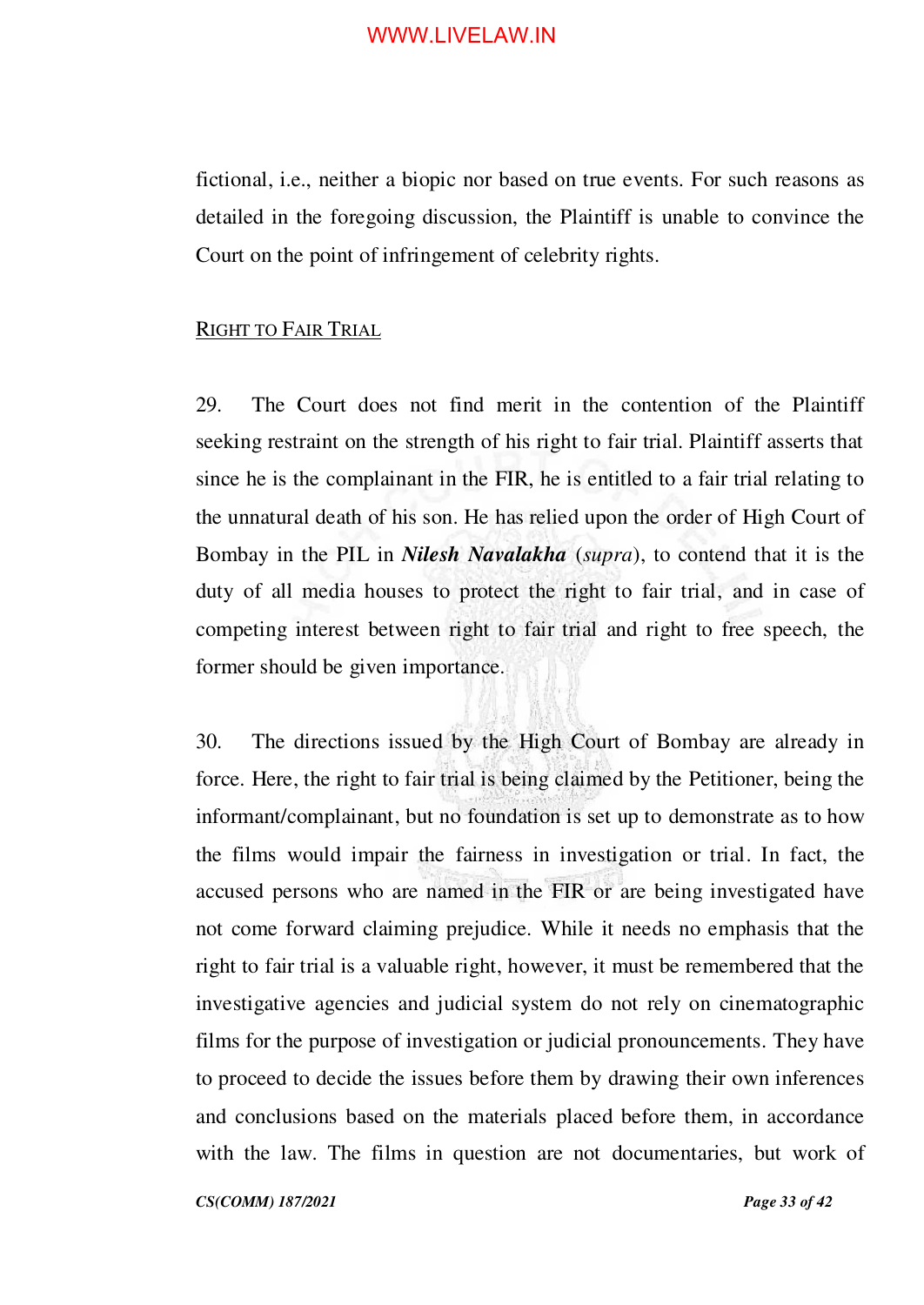fiction. The Court does not find any reasonable ground to believe that the danger apprehended by the Plaintiff is real or imminent. The two-pronged test of necessity and proportionality, as recognised and applied by the court in the case of *Dr. Shashi Tharoor* (*supra*), has not been satisfied.

31. On this issue, the views of the Supreme Court in *Adarsh Cooperative Housing Society Limited* (*supra*), are also relevant and must be taken note of. In the said case, the Court *inter alia* held that, "*the doctrine of sub judice may not be elevated to such an extent that some kind of reference or allusion*  to a member of society would warrant the negation of the right to freedom of *speech and expression which is extremely cherished right enshrined under the Constitution."* In *Nachiketa Walhekar v. Central Board of Film Certification & Anr.*,<sup>32</sup> the Supreme Court held that a film, drama, novel or a book is a creation of art, and that an artist has his own freedom to express himself in a manner which is not prohibited in law. The Court also held that prohibitions should not, by implication, crucify the rights of expressive minds.

32. Thus, a newspaper report pertaining to Defendant No. 4 cannot be the sole basis to conclude interference in the administration of justice or investigation. The cause of action for asserting right of fair trial herein seems to be based on unreasonable apprehension and vague possibilities. Keeping in view the parameters applied in such cases, the Defendants' right to present their fictional stories, in the opinion of this Court, cannot be curbed purely on an unsubstantiated hypothesis, and no gag order can be

<sup>32</sup> 2018 (1) SCALE 382.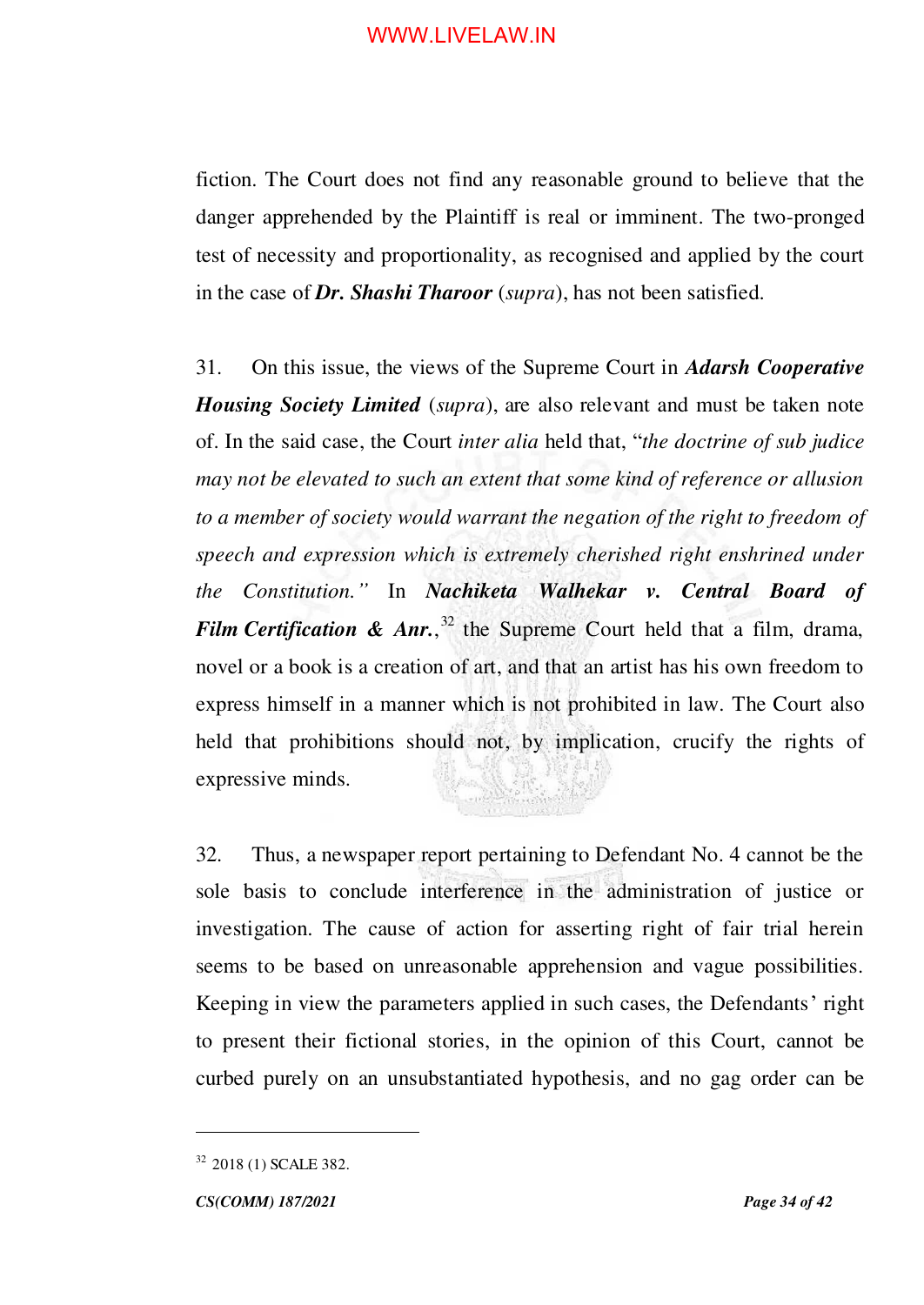issued.

#### <span id="page-34-0"></span>PLAINTIFF'S CAUSE OF ACTION FOR DEFAMATION

33. Although, Mr. Vikas Singh has not pressed the allegations of defamation, and rightly so, as the movie has neither been released, nor seen by the Plaintiff as yet, but it must be noted that, in the suit, the Plaintiff has also briefly alluded to the content of the film being defamatory, by contending that having SSR associated with the Defendants' forthcoming feature film of immoral and promiscuous nature, the Plaintiff and his son would be subject to defamation and slander, and gross damage would be caused to his vast reputation/goodwill amongst the public across the world and the Hindi film industry, which has been built over the hard work of several years by the SSR. The Court finds this plea to be misconceived and the allegation to be entirely speculative, based on assumptions and presumptions. Without knowing the contents of the said film and only by relying on some news articles, the Plaintiff cannot argue that the depiction in the films is intended to be tarnished by the Defendants. The Court finds no *prima facie* case in favour of the Plaintiff's tort action for defamation and is impelled to reject the prayer for injunction, in light of the law laid down in *Melepurath* (*supra, at paras 6-8*), that the civil wrong or the tort action based on defamation is *in personam* and would not survive the death of the complainant.

34. The Plaintiff also claims injury to his personal image, and damage to his reputation as well. The reasons discussed above would apply equally to the Plaintiff's personal tort action, for which, without viewing the content of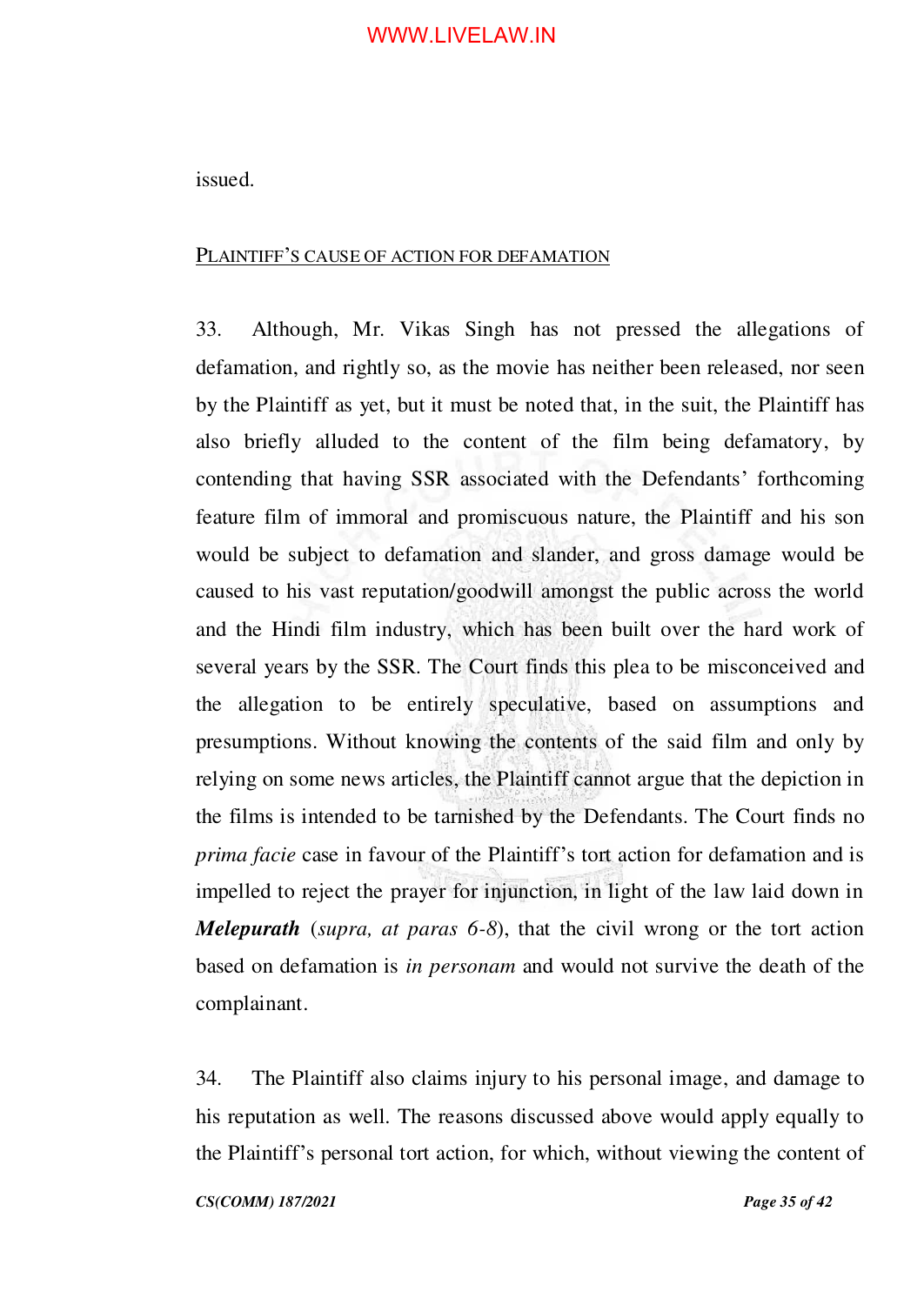the films and on the mere basis of the material placed on record, there is no compelling reason to grant an injunction.

# <span id="page-35-0"></span>PLAINTIFF'S RIGHT TO PRIVACY VERSUS DEFENDANTS' RIGHT TO FREEDOM OF SPEECH AND EXPRESSION

35. This brings us to the intersection where competing rights of the parties takes us to the much debatable issue which recurrently arises whenever a Plaintiff's rights under Article 21 are pitted against a defendant's rights under Article 19(1)(a) of the Constitution of India. In such cases, the courts have to strike a balance and align the rights and interests of the parties. Mr. Vikas Singh has fleetingly argued that the right of free speech, in matters of news reporting, does not enjoy the same protection when it comes to matters of commercial exploitation. The argument is misconceived, and one cannot read this classification of core and non-core rights under Article 19(1) (a) of the Constitution of India. The protection and guarantee provided by the Constitution would apply with equal rigour, even if the publication leads to commercial gain.

36. On this issue, firstly, as discussed above, we must not lose sight that the Defendants claim of the film being a fictional rendition of true events surrounding the lives of film/TV personalities, including Plaintiff's son, who has reportedly passed away due to unnatural causes. They have firmly stated that nowhere has the Plaintiff or his family or SSR's name, image, persona, likeness etc. been used by them. The only resemblance to SSR, as Defendants have asserted, would be an imaginary dramatization of some of the events occurred in his life. The artistic freedom to create fictional works

*CS(COMM) 187/2021 Page 36 of 42*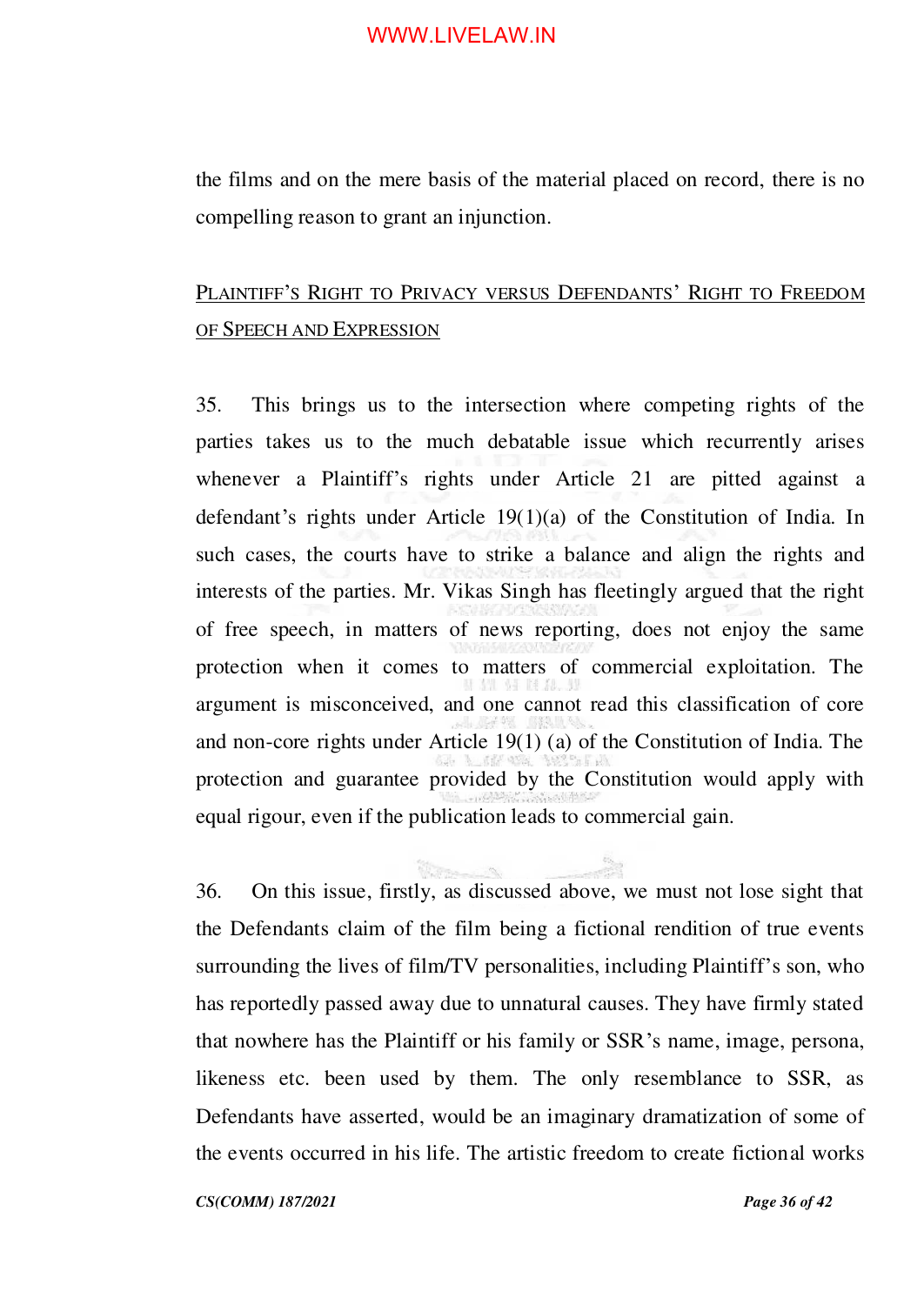cannot be controlled, limited, or confined within set boundaries. An artist's inspiration can come from any source, and the court cannot filter real-life events. This Court finds merit in the submission of the Defendants that details of the demise of SSR received widespread and protracted news coverage in all media, which are available in the public domain, and form a part of the public record. The Court also finds merit in the contention of Defendant No. 3 that if information of events which have occurred is already in the public domain, one cannot plead any violation of right to privacy if a movie is inspired from such events. Admittedly, there are several news reports, articles, write-ups, features, videos, etc. on this topic which are widely available in public domain. This fact is admitted by the Plaintiff in the suit. The Defendants are also quick to point out that the Plaintiff has not raised any objections against author/publishers of such information, and therefore now cannot plead violation of privacy, particularly when such movie does not use any photos, images, caricature or name of the Plaintiff's son. If the events that form the subject matter of the film are in the public sphere, in terms of there being prior reporting of the matter in controversy, the Court does not find any justification to restrain publication of work that is claimed to be fictional and only draws inspiration from such events. On this issue, it also pertinent to note the following extract from *R. Rajagopal v. State of Tamil Nadu* (*supra*):

*"28. We may now summarise the broad principles flowing from the above discussion:* 

*(1) The right to privacy is implicit in the right to life and liberty guaranteed to the citizens of this country by Article 21. It is a "right to be let alone". A citizen has a right to safeguard the privacy of his own, his family, marriage, procreation, motherhood, child bearing and education among other matters. None can publish anything concerning the above matters without his consent - whether truthful or otherwise and whether laudatory or critical. If he does so, he would be violating the right to privacy of the person concerned and would be liable in an action for*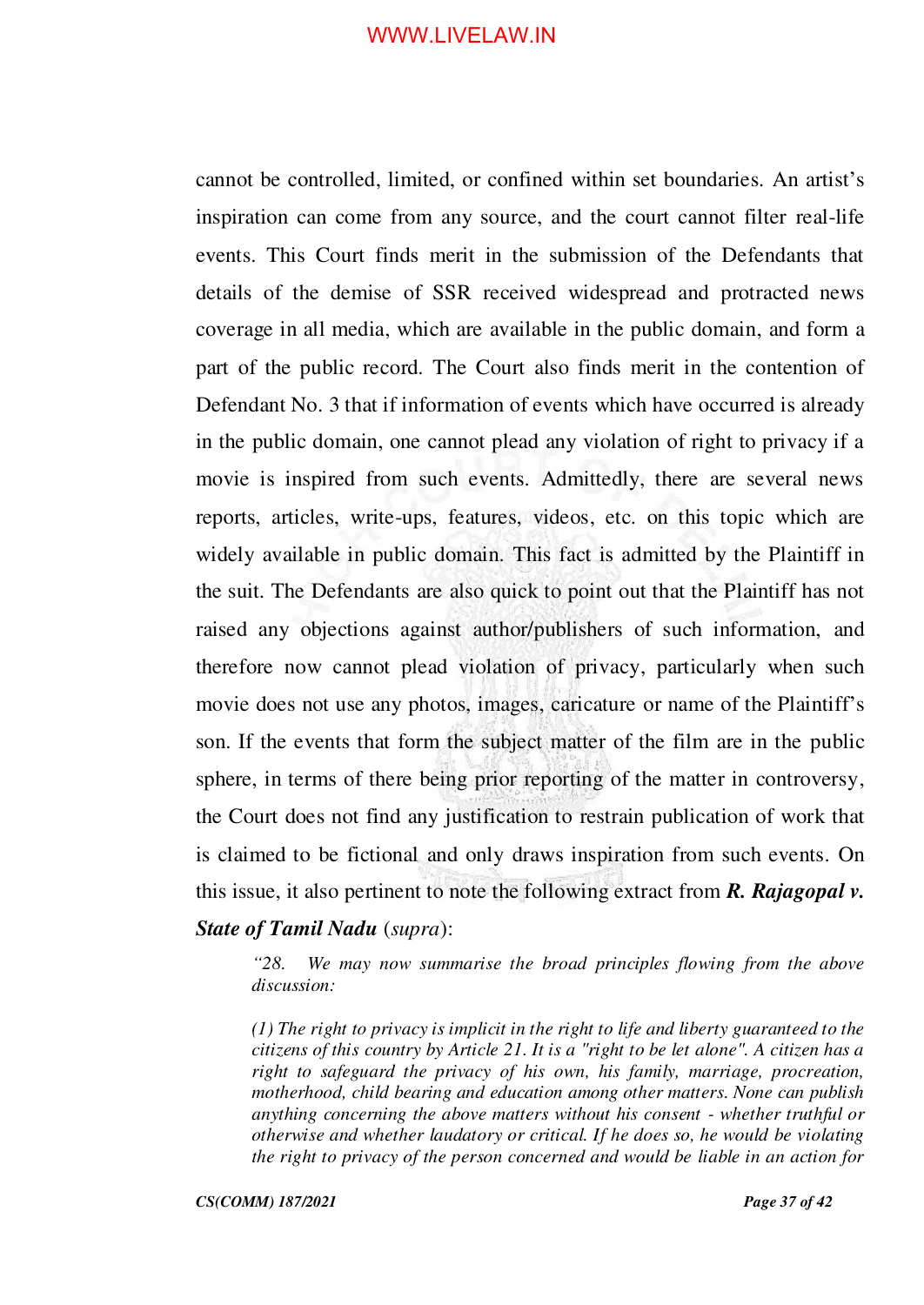*damages. Position may, however, be different, if a person voluntarily thrusts himself into controversy or voluntarily invites or raises a controversy.* 

*(2) The rule aforesaid is subject to the exception, that any publication concerning the aforesaid aspects becomes unobjectionable if such publication is based upon public records including court records. This is for the reason that once a matter becomes a matter of public record, the right to privacy no longer subsists and it becomes a legitimate subject for comment by press and media among others. We are, however, of the opinion that in the interest of decency [Article 19(2)] an exception must be carved out to this rule, viz., a female who is the victim of a sexual assault, kidnap, abduction or a like offence should not further be subjected to the indignity of her name and the incident being publicised in press/media.* 

*(3) There is yet another exception to the Rule in (1) above - indeed, this is not an exception but an independent rule. In the case of public officials, it is obvious, right to privacy, or for that matter, the remedy of action for damages is simply not available with respect to their acts and conduct relevant to the discharge of their official duties. This is so even where the publication is based upon facts and statements which are not true, unless the official establishes that the publication was made (by the defendant) with reckless disregard for truth. In such a case, it would be enough for the defendant (member of the press or media) to prove that he acted after a reasonable verification of the facts; it is not necessary for him to prove that what he has written is true. Of course, where the publication is proved to be false and actuated by malice or personal animosity, the defendant would have no defence and would be liable for damages. It is equally obvious that in matters not relevant to the discharge of his duties, the public official enjoys the same protection as any other citizen, as explained in (1) and (2) above. It needs no reiteration that judiciary, which is protected by the power to punish for contempt of court and the Parliament and Legislatures protected as their privileges are by Articles 105 and 104 respectively of the Constitution of India, represent exceptions to this rule.* 

*(4) So far as the government, local authority and other organs and institutions exercising governmental power are concerned, they cannot maintain a suit for damages for defaming them.* 

*(5) Rules 3 and 4 do not, however, mean that Official Secrets Act, 1923, or any similar enactment or provision having the force of law does not bind the press or media.* 

*(6) There is no law empowering the State or its officials to prohibit, or to impose a prior restraint upon the press/media."* (Emphasis supplied)

37. The Plaintiff has argued that the news articles covering the death of the Plaintiff are not verified and cannot be construed as 'public record' in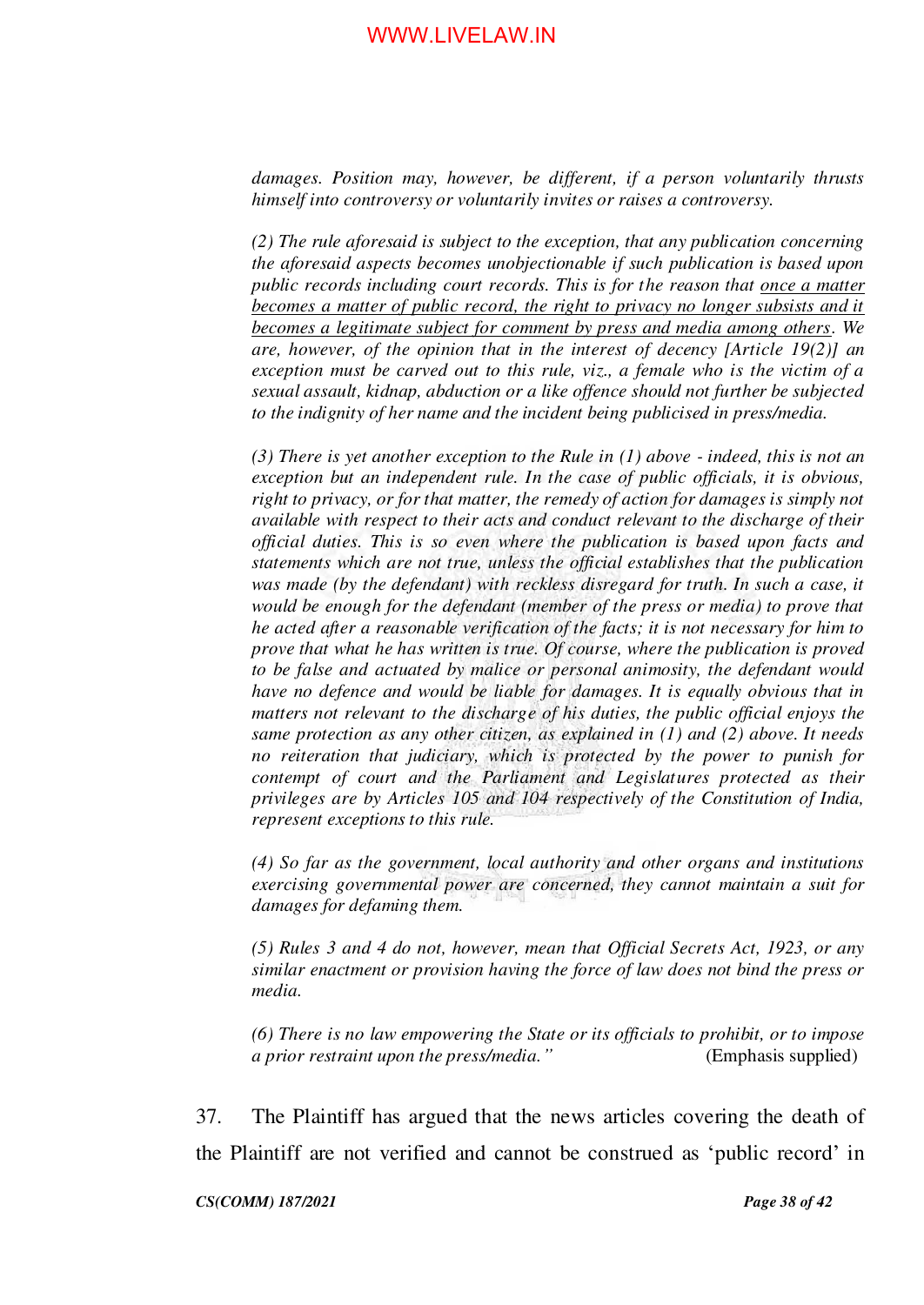terms of Section 2(e) of the Public Records Act and Section 74 of the Evidence Act and further relies upon *Phoolan Devi* (*supra*)*,* to argue that the usage of newspaper articles and reports is not to be construed as 'public record'. However, this argument cannot discern the fact that the events relating to the life and demise of SSR are in public domain. Even in the case of *R. Rajagopal* (*supra*), it was held that the Petitioners in the said case had right to publish what they alleged to be a life-story/autobiography, insofar as it appears from the public records, even without the consent or authorisation of said person. Further it was held that if they go beyond that and publish his life story, that may be evading the right of privacy, they will be liable for consequences in accordance with law. Here, the fictional rendition for dramatic presentation based on certain events falls within the scope of artistic freedom of expression and speech. Similarly, in the case of *Ram Gopal Verma* (*supra*), the Madras High Court set aside an injunctive order against a movie made by the Appellant therein, on the ground that violation of right of privacy cannot be pleaded by the Respondent when events which occurred in her life are already in the public domain and covered widely by the news. The court held that as long as the Respondent's name was not used and a disclaimer was published along with the movie, the appellants cannot be disallowed from making a movie based on such events.

38. Accordingly, since the Defendants' films are neither portrayed as a biopic, nor a factual narration of what transpired in the life of the SSR, and are depicted to be complete fictional and inspired from certain events which have occurred in the past and have been widely discussed and are available in public domain, the Court finds no to reason to grant a restraining order. Moreover, Defendants No. 1-3 have inserted the following disclaimer to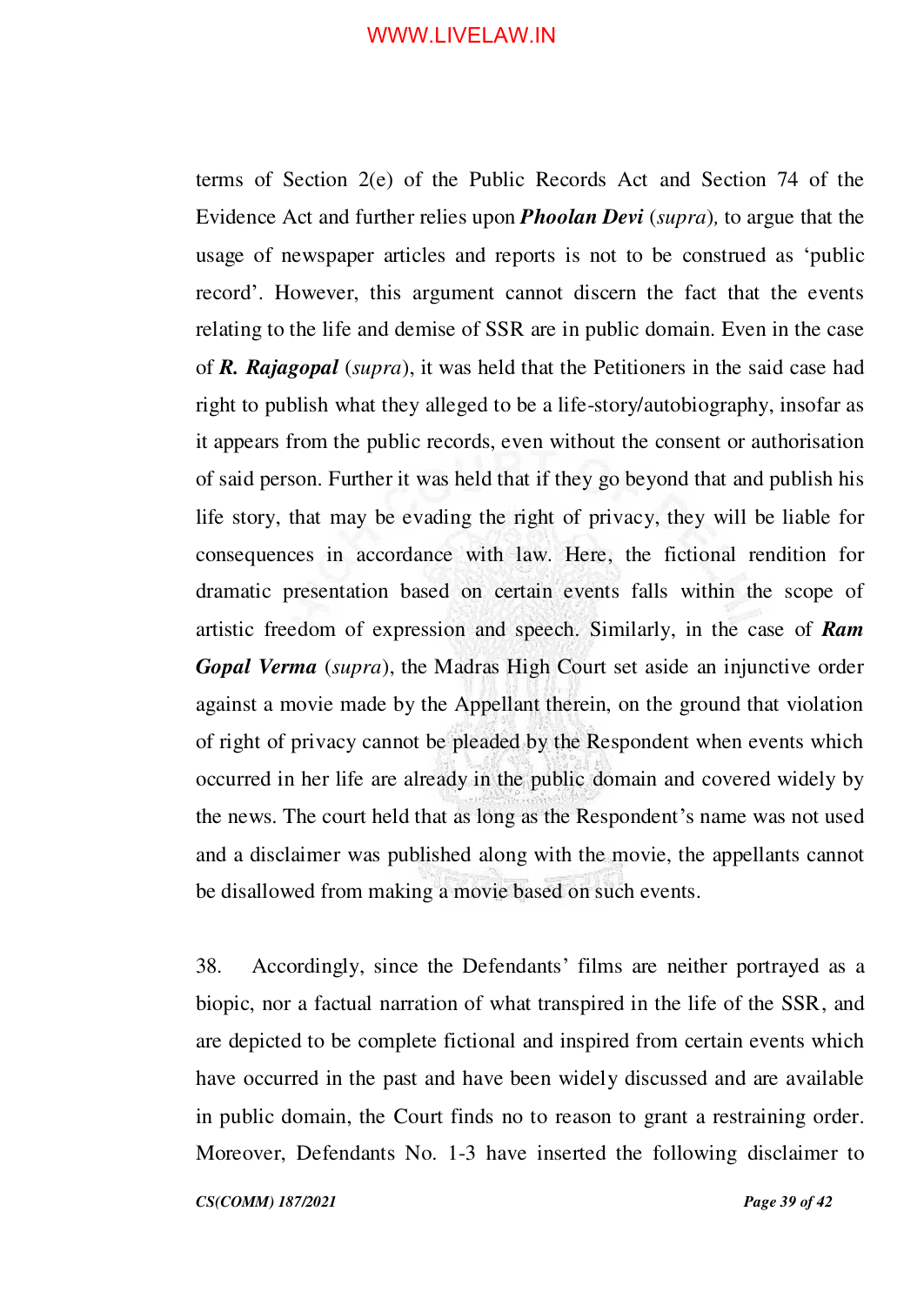#### their film:

*"Disclaimer: all characters, names, locations, buildings, properties, assigned are all fictitious, if there is any resemblance to any location, person, property, etc. it is purely coincidental and not intentional. Any mention of a community, language or region in this film is not intended to inflict contempt at any point. The film must therefore be viewed as purely a non-commenting source of harmless entertainment not designed to hurt or disdain any individual or a community."*

39. Lastly, breach of privacy is not being asserted on the ground of defamation. It is founded primarily on the commercial exploitation of the personality of the celebrity, which, as elaborated hereinafter, can be adequately remedied by award of damages/compensation.

40. Before moving on to the other issues, we must note that the right to privacy has also been invoked not just of the deceased but also in respect of the right of the family of SSR. The submissions on this aspect are unspecific and vague. No definite instance has been presented by the Plaintiff to show how this right is infringed and therefore, the plea is devoid of merit. Nevertheless, the views noted above, expressed with respect to SSR's privacy, which is alleged to be infringed, would be equally applicable to the Plaintiff's personal cause of action emanating from Article 21 of the Constitution of India, as well.

#### <span id="page-39-0"></span>PRINCIPLES RELATING TO GRANT OF INJUNCTION

41. In view of the above, this Court opines that the Plaintiff has failed to establish a *prima facie* case.

42. The Court finds merit in the contention of the Defendants that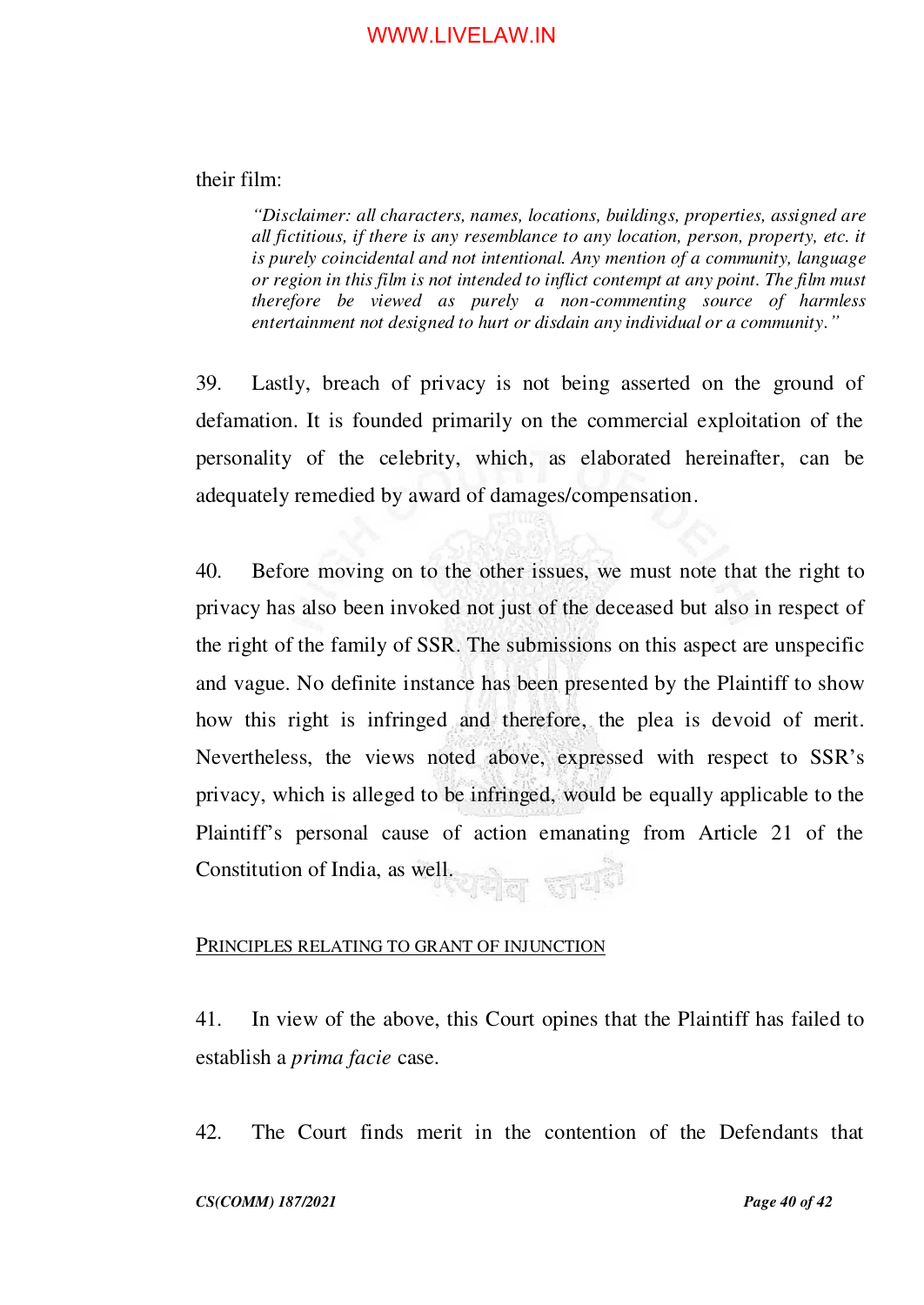Plaintiff's action is belated. SSR passed away on 14<sup>th</sup> June, 2020. News on his death was widely circulated in the media. Production of the said film was publicly announced in August 2020. Admittedly, in September, 2020, Plaintiff's counsel made a public statement that, "*no film, serial etc. shall be allowed on Plaintiff's son without Plaintiff's consent*". Defendant No. 1-3 have filed numerous documents to show that the said film was being publicized and promoted since August, 2020. Therefore, Plaintiff ought to have been aware that these Defendants were in the process of producing the said film as early as September, 2020. Plaintiff has filed the present suit close to the release of the said film, after substantial time, money and effort have been expended by Defendant No. 1-3 on production and promotion. For this reason, the balance of convenience lies entirely in favour of the Defendants.

43. On the aspect of irreparable loss, we may note that the suit is not premised as a tortious action for defamation. It is founded on the basis of breach of celebrity/publicity rights inhering to the Plaintiff. It is thus opined that if an interim order is granted, it would be difficult to compensate the Defendants in the event Plaintiff ultimately does not succeed in the suit. Whereas, the Plaintiff can always re-apply at a later juncture for injunction, if there is a change in circumstances after the release of the said film, and has an adequate remedy of being compensated by award of damages, if the Plaintiff proves in trial that the celebrity/publicity rights were inheritable and inured to him exclusively. To ensure that, the Defendants are directed to render complete and true accounts of the revenue earned from the films by way of sale/licensing of all rights relating to the films.